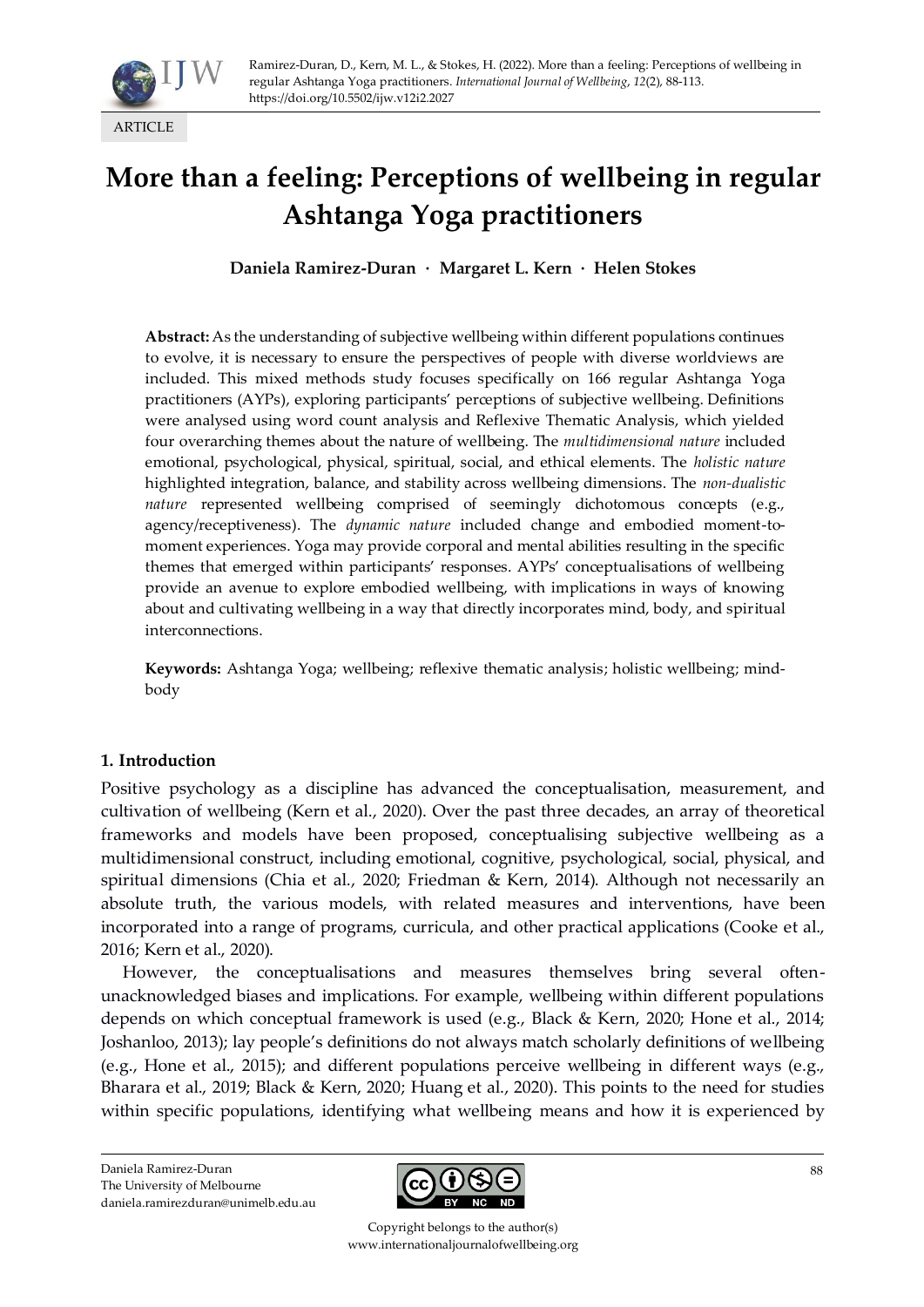

different groups of people within their natural contexts, as well as reflecting on the implications of choosing particular models and measurements that may or may not align with these conceptualisations. The use of alternative research designs and methods to study wellbeing within groups holding alternate worldviews provides opportunities to incorporate more inclusive definitions of optimal functioning into wellbeing research and practice (Kern et al., 2020).

In this article, we focus on the perceptions of one specific population: regular Ashtanga Yoga Practitioners (AYPs). We first consider some of the existing models and frameworks of wellbeing, stressing limitations of existing approaches commonly used within positive psychology and the value of incorporating alternative approaches to broaden and deepen our understanding of wellbeing as a construct. Second, we briefly review yoga as a practice and a worldview, arguing for its potential to provide relevant insights into conceptualisations of wellbeing. While there are many forms of yoga, we focus specifically on Ashtanga Yoga (AY), which is a systematic method that encourages a regular practice and can potentially influence practitioners' views and experiences of wellbeing. Third, drawing upon qualitative data from 166 regular AY practitioners, we analyse practitioners' perceptions of wellbeing. Finally, we discuss implications, limitations, and potential future directions for research and practice.

## *1.1 Expanding conceptualisations of wellbeing*

With some exceptions (e.g., Wong, 2013), scholars and practitioners within the positive psychology arena have been driven by several often-unacknowledged epistemological assumptions, including methods that are reductionistic in nature, viewing human nature from a deterministic lens, with a tendency toward making universal claims, and a bias toward quantitative data (Kern et al., 2020; Waterman 2013). Nomothetic approaches have been widely used in the social sciences to explore and examine common characteristics, experiences, and phenomena across people, with the aim of identifying commonalities in human existence (Lomas et al., 2020; Nafstad, 2015). While this has enabled positive psychology to advance the study and betterment of happiness and optimal functioning, it offers limited opportunities to understand the particularities of wellbeing within specific groups, populations, and cultures (Lomas, 2015).

In contrast, ideographic approaches view people as unique individuals, valuing subjective experiences, diversity, and culture (Nafstad, 2015; Wong, 2013). They often align with qualitative methods, allowing the researcher to comprehend the individual as a whole and in interaction with their immediate and broader social, cultural, and environmental context (Waterman, 2013). Lomas et al. (2020) proposed that positive psychology is expanding and shifting its focus from an individualistic, agentic, and Westernised view of human functioning and wellbeing, towards a more inclusive, diverse, and cross-cultural approach. This shift involves moving from positivist and post-positivist methodological approaches to other epistemologies, including constructivist and phenomenological perspectives. Qualitative and mixed-methods research designs can contribute to deepening and broadening the understanding of subtleties and complexities of optimal human functioning (Hefferon et al., 2017; Kern et al., 2020; Lomas et al., 2020), allowing researchers to draw on the strengths of each (Creswell & Plano Clark, 2011).

Examining non-Western worldviews at an epistemological level can aid in expanding the knowledge about how wellbeing is defined, measured, and cultivated in a manner that values diverse perspectives (Kern et al., 2020; Lomas et al., 2020). Teramoto-Pedrotti et al. (2012) pointed to the value of both cross-cultural (i.e., across nations) and multicultural (i.e., cultures co-existing within a nation) studies, with a need for greater consideration of the value placed on the work and perspectives of people from diverse, non-Western backgrounds (see also Lomas, 2015). This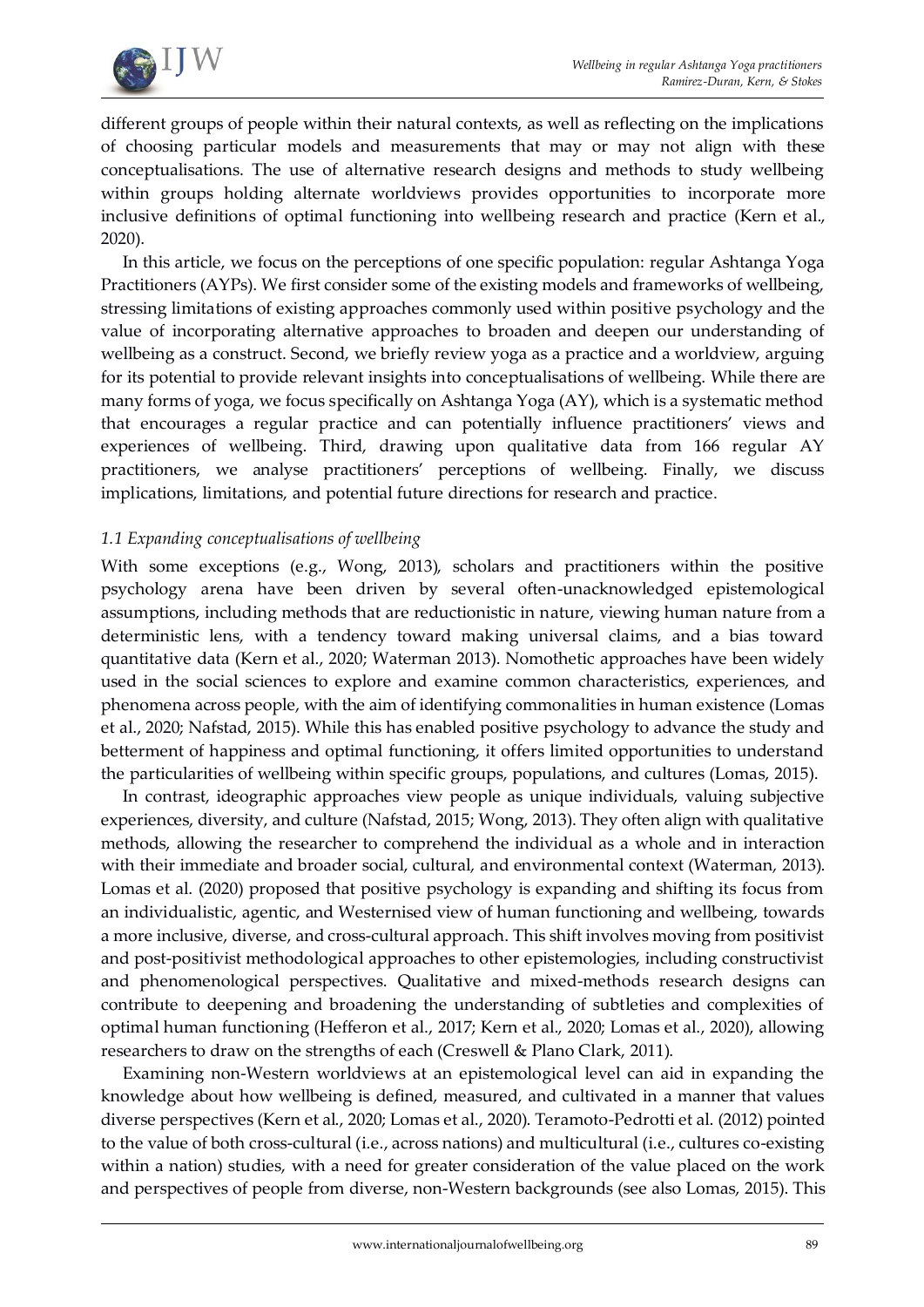

means considering how lay people from different age groups, minorities within Western societies, and people with different cultural and ethnical backgrounds define and experience wellbeing (Bharara et al., 2019; Black & Kern, 2020; Bourke & Gelden, 2007; Hone et al., 2015; Huang et al., 2020; Joshanloo, 2014).

## *1.2 Yoga: An eastern practice in the western world*

One population that might offer unique perspectives and insights around wellbeing is regular yoga practitioners. Yoga is an ancient Eastern practice, estimated to have originated thousands of years ago in the Hindu Valley (De-Michelis, 2005). Considered a method that binds mind, body, and soul with the divine, yoga has been traditionally defined as the cessation of mental fluctuations, enabling a more harmonious and balanced lifestyle (Iyengar, 2005). It has been argued that yoga can improve overall health by addressing physical, mental, and spiritual elements through the transformation of the self (Bhavanani, 2016; Riggins, 2013; Salagame, 2011).

Research on yoga has exponentially grown over the past decades (Jeter et al., 2015; Gupta et al., 2018), with an increase in the number of practitioners in Western countries (Birdee et al., 2008; Cramer et al., 2016). The practice of yoga is associated with a range of health benefits (Büssing et al., 2012; Hendricks et al., 2017), with therapeutic benefits for both physical and mental illness (e.g., Cramer et al., 2013; Cramer et al., 2015). A considerable body of research shows its benefits as an intervention, primarily focusing on its physical components such as postures and breath (e.g., Field, 2017; Riggins, 2013; Singleton, 2010). However, fewer studies have considered the practices, experiences, and perspectives of regular practitioners (Field, 2011; Riley & Park, 2015). Philosophical frameworks and resulting methodologies used by contemporary scientific approaches, as well as focusing on yoga as a mainly physical practice, has limited the breadth and depth of yoga research, disregarding its original intention and relevance as a mental and spiritual practice (Salagame, 2011). Exploring yoga as a practice in and of itself, rather than as an intervention, offers opportunities to understand contributions to human functioning and wellbeing that the practice itself offers practitioners.

From a traditional perspective, yoga entails universal moral observances that regulate one's behaviour with others (*yama*), self-discipline and principles by which one lives (*niyama*), the practice of withdrawal and detachment from external objects (*pratyahara*) and a state of higher consciousness achieved when the person becomes one with the object of meditation (*samadhi*) (Iyengar, 2005; Jois, 2016). Combined with physical postures (*asana*), breath techniques (*pranayama*), concentration (*dharana*), and meditation (*dhyana*) (Büssing et al., 2012; Riggins, 2013), these elements conform a philosophical framework known as *The Eight Limbs of Yoga* or *Ashtanga Yoga*, described in the ancient text *The Yoga Sutras of Patanjali* (Iyengar, 2005). The knowledge and application of these elements through a regular yoga practice may provide an internal frame of reference for practitioners to perceive, experience and function.

#### *1.3 Ashtanga Yoga*

AY can be considered as a system equally comprising Patanjali's philosophical eight-fold framework and the practice known as Ashtanga Vinyasa Yoga (Jois, 2016; Maehle, 2006). Concretely, AY involves a vigorous physical practice characterised by a continuous and synchronous flow of breath and movement (*vinyasa*), which requires learning and following a series of postures according to each person's needs and expertise, while both concentrating on a particular focal point (*drishti*) and steading the breath (Jois, 2016; Maehle, 2006; Phillips, 2005). This definition includes several elements of the philosophical framework, such as the physical practice (*asana*), the breathing techniques (*pranayama*), and concentration (*dharana*). The use of a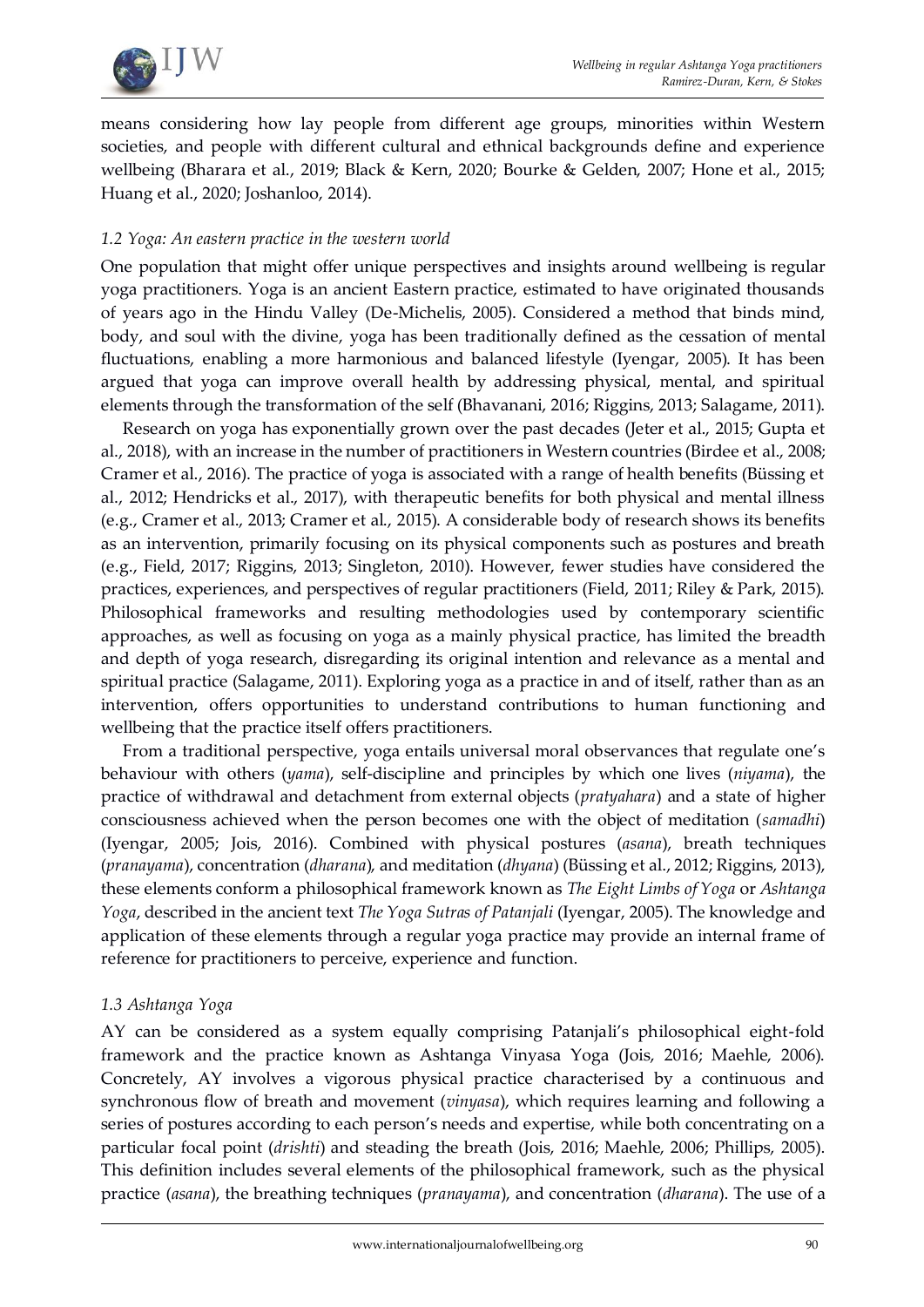

focal point (*drishti*) and the use of the breath (*pranayama*) not only provide an object to place attention to concentrate (*dharana*), but offer the possibility of withdrawing from the senses (*pratyahara*) (Jois, 2016; Maehle, 2006). Since the *vinyasa* practice is a continuous flow of shortlived postures, it may enable a meditative state (*dhyana*), allowing practitioners to engage in meditation on impermanence (Maehle, 2006). Within the practice, moral observances in relation to others and oneself (i.e., *yamas* and *niyamas*) should be practiced alongside and beyond the physical practice, by applying these behaviours and principles to everyday life (Bhavanani, 2014; Iyengar, 2005; Jois, 2016).

Jois (2016) stressed the importance of understanding each element both on its own and in relation to the others. For example, *yama*, *niyama*, *asana,* and *pranayama* are considered external elements that should be cultivated before developing the others, as their practice would enable the development of the other four internal elements (Jois, 2018; 2016). Ivtzan and Papantoniou (2014) contended that elements such as self-discipline, self-awareness, and flow have been studied within wellbeing research, mirroring aspects from *yamas*, *niyamas*, *dharana,* and *pratyahara*. Thus, AY implies conceptualising yoga as an integrative and multi-faceted practice that targets different aspects of wellbeing.

AY is taught in a personalised and progressive manner, for the practitioner to build a selfpractice at their own pace, gently building strength, steadiness and health (Jois, 2018). AY is characterised by a one-on-one approach within the context of a group class as taught in Mysore, India (ie., Mysore style class), where each practitioner is practising their own set sequence in their own time. As illustrated in Figure 1, the practice starts with Sun Salutations A and B (ie., *Surya Namaskar*) and continues with a set of standing postures, to then continue with primary series and closing postures. Intermediate and then advanced series follow primary series, with each being learnt once the practitioner has completed the previous series (Swenson, 2007).

Each asana is practised with a specific gazing point (*drishti*) and long free breathing with sound (Keen, 2021). The practice of *asana*, *drishti* and breathing simultaneously is known as *trishtana,* meaning three standing places, and is characteristic of the AY method. Another distinctive element is *vinyasa*. Each asana has multiple movements, and each movement corresponds with either an inhalation or an exhalation. This synchronisation is called *vinyasa*, and each asana comprises a set number of *vinyasas*. For example, *Surya Namaskar* A has nine *vinyasas* (Jois, 2016). *Vinyasas* are traditionally counted in Sanskrit by the teacher, either while teaching each movement and breath for a new asana, or when teaching a led class (Maehle, 2006).

Sanskrit-led classes, Mysore style classes, and self-practice typically include chanting of an opening and closing mantra (Jois, 2016; Jois, 2018). Another element that is applied during AY practice is *bandhas*, usually translated as bonding and understood as energy locks, which consist of a combination of muscle engagement and internal bodily awareness (Maehle, 2006). Finally, within the AY system, resting is encouraged once a week, during full and new moon days, and during menstruation for women. Practitioners are encouraged to practice between four and six days a week to experience the benefits from the method (Maehle, 2006).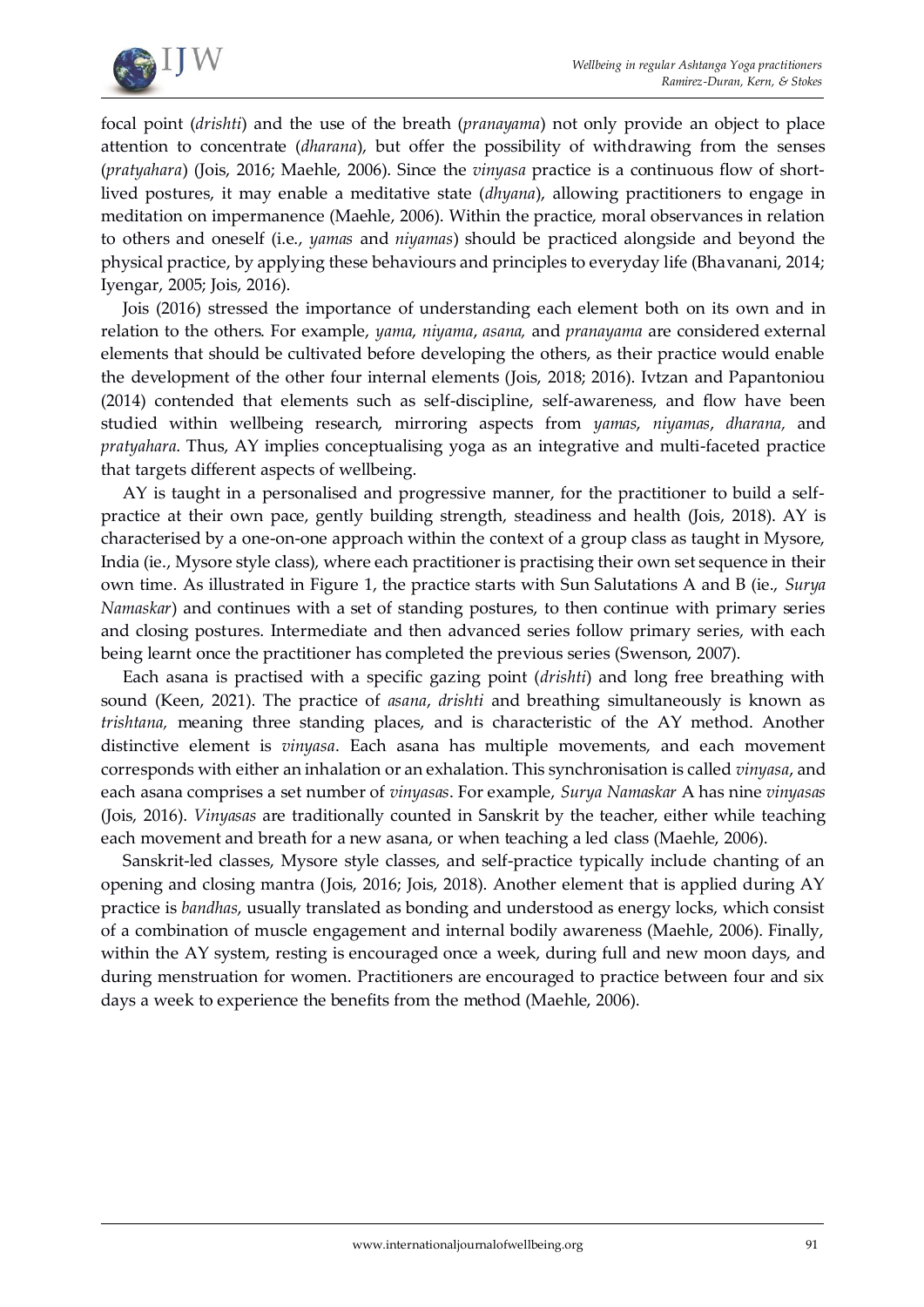

## **Figure 1**

*AY Primary Series Chart.* Reprinted from Ashtanga Yoga Leeds, by Joey Miles. Retrieved March 11, 2022 from [https://www.ashtangayogaleeds.com/downloads/ashtanga-primary-series-chart](https://www.ashtangayogaleeds.com/downloads/ashtanga-primary-series-chart-a4/)[a4/.](https://www.ashtangayogaleeds.com/downloads/ashtanga-primary-series-chart-a4/) Reprinted with permission.



## *1.4 The current study*

For the current study, the uniform structure of AY provides consistency of the practice and the teaching methods. A limited number of studies have focused specifically on AY. Quantitative studies have examined the effectiveness of the practice regarding physical health outcomes, suggesting it can contribute to cardiorespiratory fitness (Cowen & Adams, 2007), weight control (Benavides & Caballero, 2009), strength (Gruber, 2008; Kim et al., 2012; Mazor et al., 2018), muscular endurance, flexibility, and cardiovascular health (Gruber, 2008). A few dissertations have studied the effects of AY on established practitioners, focusing on the transformative effects that people experience through their yoga practice, using a qualitative approach in very small sample sizes (Acebedo, 2013; Jones, 2019; LaChiusa, 2016; Werner, 2017). Although some studies have aimed at assessing psychological wellbeing, the measurements used reflect a predominantly deficit standpoint, since they mainly evaluated the impact of yoga on depression and anxiety symptoms (e.g., Benavides & Caballero, 2009; Jarry et al., 2017). No studies have been found on wellbeing using an ideographic approach on a large cross-cultural sample of AYPs.

This study aimed to explore the perceptions of regular AYPs in relation to their wellbeing and to determine in which ways AYPs' perceptions of wellbeing support or differ from existing models of wellbeing. For the purposes of the study, we focus on subjective individual perceptions of wellbeing. Consistent with ideographic approaches and constructivist and phenomenological epistemologies, the wellbeing construct was not defined beforehand. Rather, we sought to understand wellbeing based upon participants' perspectives and lived experiences. We aligned with a mixed methods paradigm (see Onwuegbuzie et al., 2009) in terms of our philosophical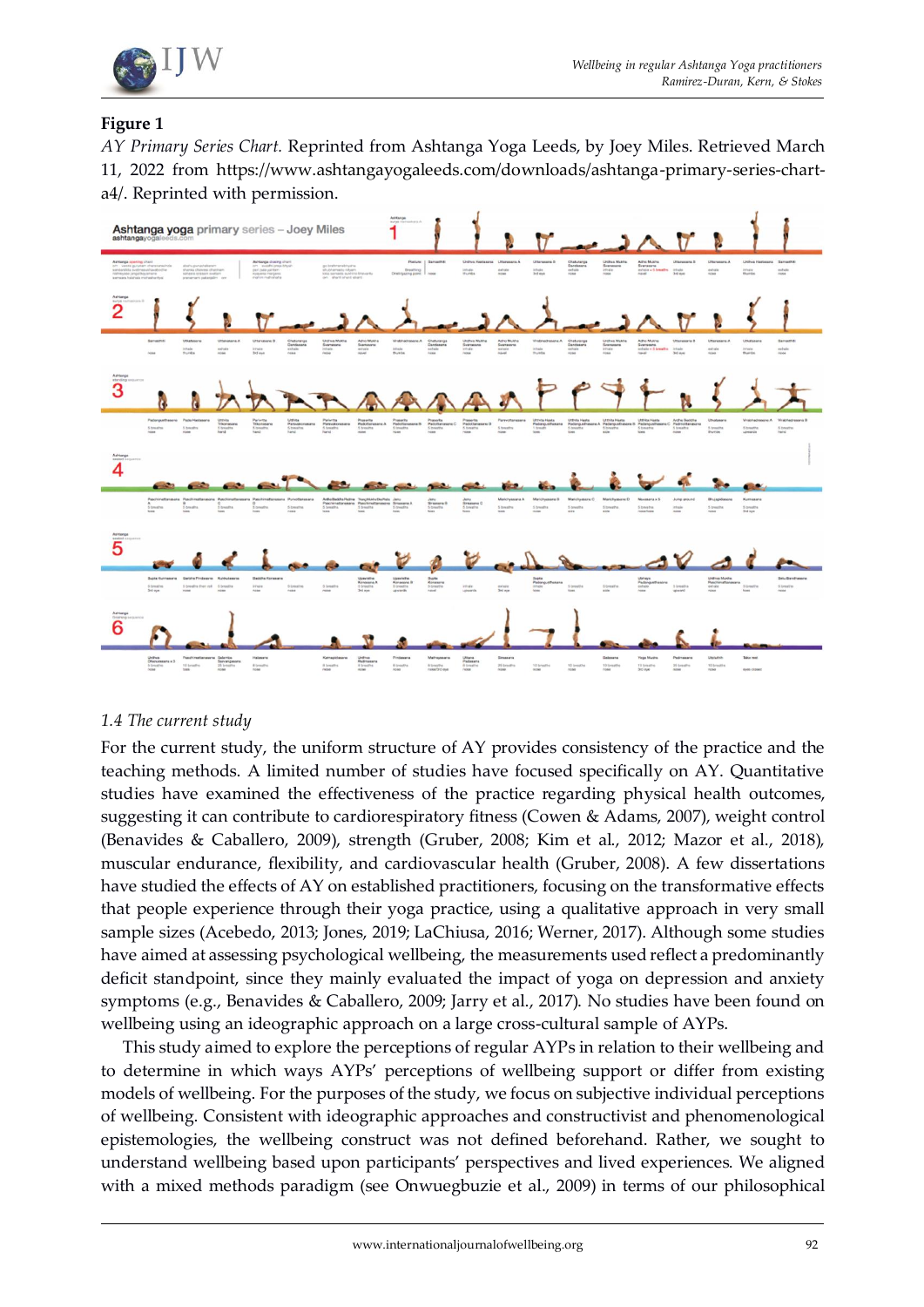

assumptions and data analytic process, with a greater focus on qualitative elements. Specifically, we were guided by a Social Constructionist paradigm, with both quantitative and qualitative components in the data collection and analysis stages.

## **2. Method**

#### *2.1 Participants*

The present study used a subset of respondents from a larger study focused on AY and wellbeing, which included 352 participants from 42 countries, fluent in English and/or Spanish. Participants were recruited online, including invitations on Facebook and Instagram, postings on social media communities related to AY and/or wellbeing, and emailing information about the study directly to yoga studios and teachers, asking them to share the survey with others. The sample represents a convenience sample of willing volunteers who may not generalise across AYPs, but provides unique and important perspectives in and of themselves.

Here we focus on 166 respondents who regarded themselves as regular AYPs and completed the free-response question to define wellbeing. Both included and excluded participants included a range of demographic characteristics (see Supplement 1) and a variety of characteristics of their AY practice (see Supplement 2). All procedures were approved by the University of Melbourne's Human Research Ethics Committee (protocol #1955377.1).

#### *2.2 Measures*

Participants completed an online survey either in English or Spanish between April and August 2020. The survey included a mix of quantitative and qualitative questions measuring aspects of their yoga practice, wellbeing, personal traits, health, and demographic information. Drawing upon the collected dataset, the current study includes the questions that addressed respondents' AY practice, engagement with yoga philosophy (see Supplement 3) and demographic information, along with one question that explored their perception of wellbeing (see Supplement 4).

Participants completed a series of closed-ended questions on their AY practice and AY philosophy. Most participants were practising regularly for 1 to 10 years (68.67%) following Mysore style (43.37%) or self-practice (26.51%), and practising between 5 to 6 days a week (59.04%) for 1 to 2 hours (81.33%) per session. The majority were practising primary (46.39%) or intermediate (45.18%) series, and mainly included *vinyasa* (96.99%) and *drishti* (95.78%) in their practice. Most considered yoga philosophy relevant (64.46%) and commonly engaging with readings (83.13%) at least once per week (60.84%) (see Supplements 1-3 for details).

#### *2.3 Data analyses*

Participants' responses were recorded using Qualtrics survey software [\(https://www.qualtrics.com/au/\)](https://www.qualtrics.com/au/) and exported to NVivo (version 12) software for analysis. Responses to open-ended questions exploring AYPs' perceptions of wellbeing were analysed using a sequential mixed-methods approach. We began with a quantitative description of the words that participants used in their definitions. This involved examining the frequency of words used to define wellbeing, creating a word cloud (see Figure 2) and summary tables (see Supplement 5) encapsulating responses. This quantitative component intended to provide an overview and general understanding of the data (Eichstaedt et al., 2021; McNaught & Lam, 2010).

We followed this with an in-depth qualitative exploration using Reflexive Thematic Analysis (RTA; Braun & Clarke, 2012) to systematically identify, organise, and reflect upon patterns of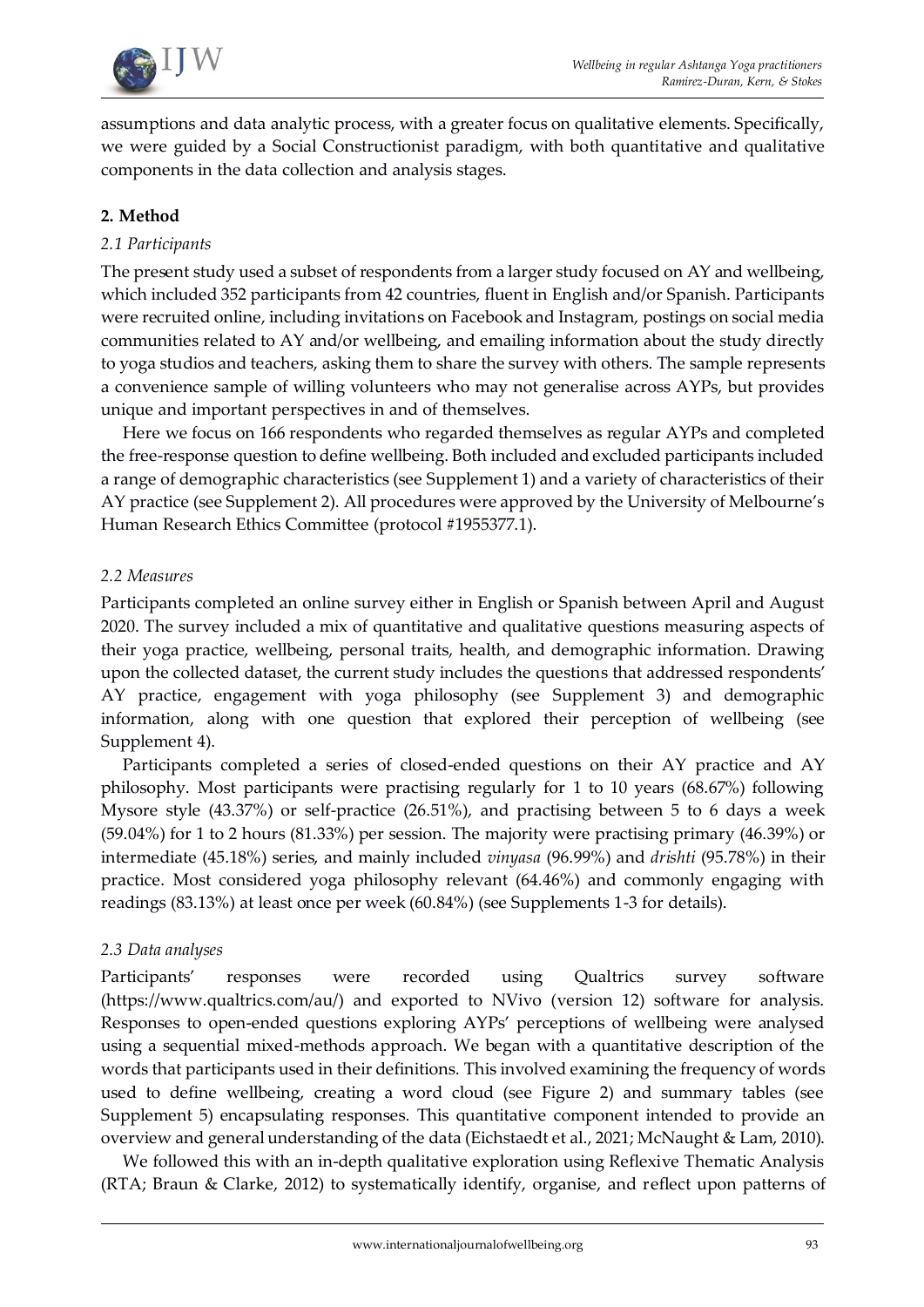

meaning within the data. RTA acknowledges the relevance of the role of the researcher in bringing and reflecting upon their own set of values, beliefs, interests, and background to enlighten and shape the data analysis (Braun & Clarke, 2021; Terry & Hayfield, 2020). We followed the six iterative steps of RTA as proposed by Braun and Clarke (2012; 2021): (1) familiarisation with the data, (2) code generation, (3) construction of potential themes, (4) review of potential themes, (5) definition and naming themes, and (6) generation of a written report. The codes were generated using both a semantic and latent coding approach, meaning that some responses were coded based on the explicit meaning of data, while others were based on the underlying meaning of participants' responses, involving a greater degree of interpretation (Byrne, 2021). Aligned with a constructivist epistemology, we considered meaningfulness of the information as the main guide in the development of codes and themes, using both inductive and deductive approaches (Byrne, 2021).

#### *2.4 Research team and coding process*

The authors have backgrounds in psychology and wellbeing, and the lead author has an established AY practice and a yoga teaching certification. Consistent with RTA, data analyses were mainly conducted by the lead author due to expertise with both AY and wellbeing, supported by the other authors. Researcher reflexivity was achieved both independently and in collaboration with the other two authors throughout the process (Braun & Clarke, 2021; Byrne, 2021). While we acknowledge the influence that these backgrounds might have had in the creation of the survey and the interpretation of the results, it also enabled us to use a common language amongst AYPs and within the AY community, and to capture and understand key elements provided by the respondents.

After familiarising with data, a broad range of codes was generated. Codes were grouped into themes that best represented core concepts meaningful across participants. Potential themes were reviewed, and final themes were selected and refined. For instance, "positive relationships" and "high quality connections" were integrated into the sub-theme "harmonious relationships", which sits under the theme "social dimension of wellbeing". The preliminary theme "positive emotions" was divided into the sub-themes "low intensity positive emotions" and "high intensity positive emotions", which are part of the theme "emotional dimension of wellbeing". These themes were then integrated into the overarching theme "the multidimensional nature of wellbeing". Sub-themes were grouped into themes, and themes into overarching themes, based on shared meaning to allow a better comprehension and communication of participants' perspectives. We acknowledge that there are multiple ways to group codes and develop a theme, as this is bounded to the researchers' perspectives (Byrne, 2021).

Although we primarily used inductive and latent approaches to coding to best represent participants' perceptions, we also included deductive and semantic coding. An example of the former is considering the presence of positive emotions as a component of wellbeing. An example of the latter is using terms from responses, such as "physical", "emotional" and "social" for themes composing "the multidimensional nature of wellbeing". Blending these approaches are acknowledged in RTA (Braun & Clarke, 2020; Byrne, 2021). Whilst the deductive approach did not involve *a priori* coding nor development of a codebook, it did considered a range of wellbeing theories, concepts and ideas while developing codes, aligned with RTA (Braun et al. 2018; Braun & Clarke 2021).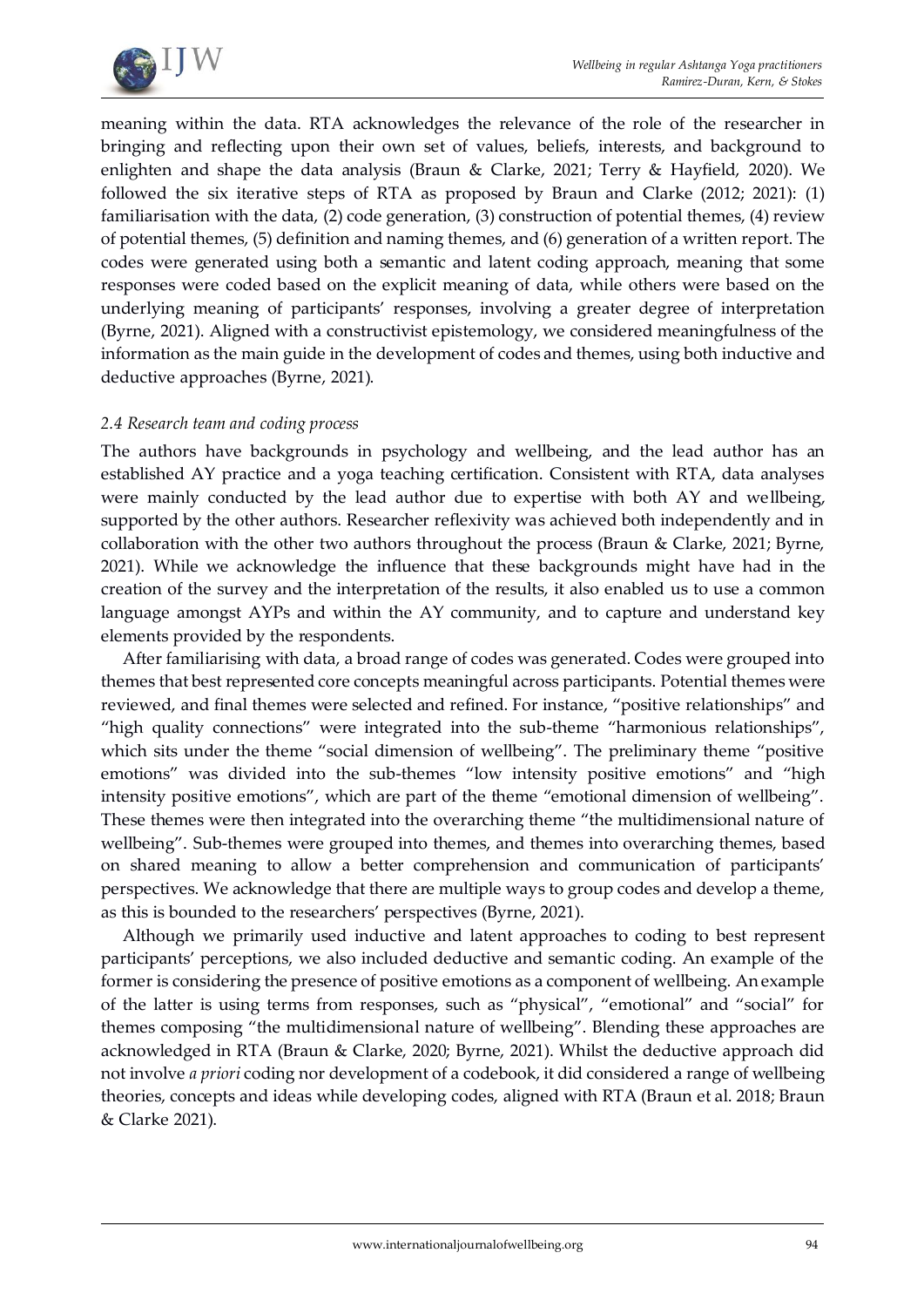

#### **3. Results**

## *3.1 Linguistic representations of wellbeing*

Figure 2 illustrates the words most commonly used by regular AYPs to describe wellbeing, with larger words reflecting a greater frequency (min =  $3$ , max =  $41$ ), with no specific representation for colour. The most frequently used words were "well", "feeling", "mental", "body", and "physical". We identified clusters of words representing physical (i.e., body, physical, physically), mental (i.e., mind, mental, mentally), emotional (i.e., emotions, emotional), relational (i.e., others, social, relationships, connections, people), and spiritual (i.e., spirit, spiritual) dimensions of wellbeing. Wellbeing was also commonly defined by using words such as "good", "well", and "positive". Other frequent words that stood out at this stage included "life", "able", "state", "balance", "peace", "harmony", and "contentment" (see Supplement 5 for details).

Participants' responses varied in length (min = 1, max = 87) with an average of 16 words (see Supplement 5). RTA involved active reflection and interpretation of codes across the dataset and beyond exact words to develop the final themes. The RTA yielded 4 overarching themes depicting the nature of wellbeing. These overarching themes stemmed from 73 sub-themes within 17 main themes. Table 1 summarises these overarching and main themes with representative quotes for each sub-theme, in addition to the number of participants mentioning each sub-theme and the equivalent percentage. It is noteworthy that sub-themes and themes contribute to sense-making and the meaning of the overarching theme, and that the number of mentions does not represent their relevance, but rather provides information on the reflexive and interpretative process (see Supplement 6).

#### **Figure 2**

*Words Used by Regular AYPs to Define Wellbeing*

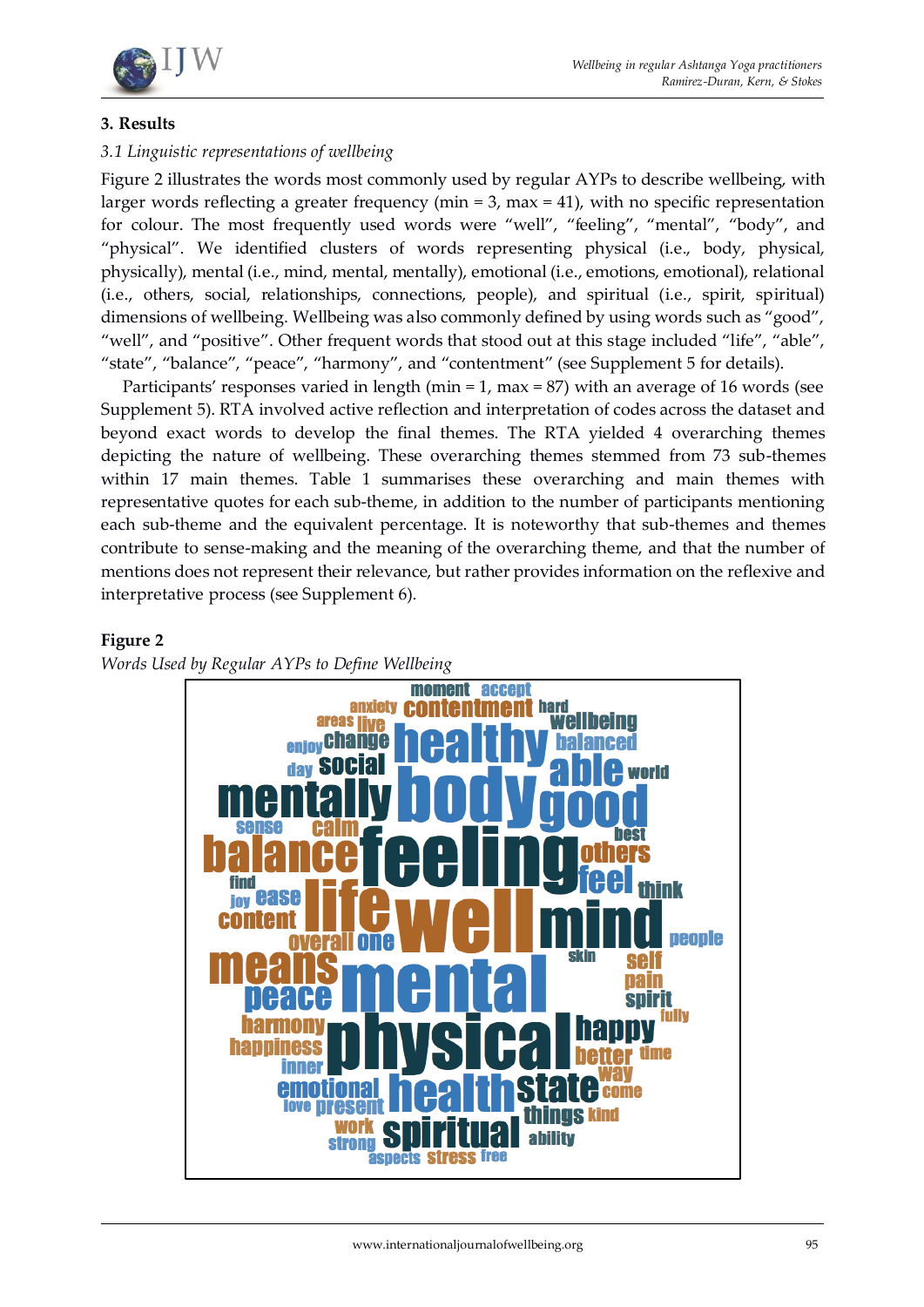

## **Table 1**

*Regular AYPs' Perceptions of Wellbeing.*

| Main<br><b>Themes</b> | Sub-themes                                                                                 | <b>Representative Quotes</b>                                                     | $\mathbf N$    | $\frac{0}{0}$ |  |  |
|-----------------------|--------------------------------------------------------------------------------------------|----------------------------------------------------------------------------------|----------------|---------------|--|--|
|                       |                                                                                            |                                                                                  |                |               |  |  |
|                       | (1) Multidimensional nature of wellbeing<br>Wellbeing is comprised of different dimensions |                                                                                  |                |               |  |  |
|                       | Low intensity                                                                              | "Being calm, healthy and content"                                                | 84             | 7.14          |  |  |
|                       | positive emotions                                                                          |                                                                                  |                |               |  |  |
| Emotional<br>12.25%   | Emotional health                                                                           | "Physical, emotional and psychological<br>health"                                | 24             | 2.04          |  |  |
|                       | High intensity                                                                             | "Mental and physical stability combined                                          | 21             | 1.79          |  |  |
|                       | positive emotions                                                                          | with a joyful feeling"                                                           |                |               |  |  |
|                       | Sense of ease or                                                                           | "Feeling at ease in own body-mind, as well                                       | $8\,$          | 0.68          |  |  |
|                       | comfort                                                                                    | as with others"                                                                  |                |               |  |  |
|                       | Sense of                                                                                   | "Being able to enjoy life"                                                       | 7              | 0.60          |  |  |
|                       | enjoyment or                                                                               |                                                                                  |                |               |  |  |
|                       | pleasure                                                                                   |                                                                                  |                |               |  |  |
|                       | Mental health                                                                              | "Feeling good, mentally healthy"                                                 | 53             | 4.51          |  |  |
|                       | Self-acceptance                                                                            | "That I'm content with myself in every<br>aspect"                                | 20             | 1.70          |  |  |
|                       | Self-care and                                                                              | "It is knowing how to come back to that                                          | 12             | 1.02          |  |  |
|                       | support                                                                                    | loving centre of inner support"                                                  |                |               |  |  |
|                       | Autonomy                                                                                   | "Capable of doing what I want or need to do<br>it life"                          | 6              | 0.51          |  |  |
|                       | Equanimity                                                                                 | "Being steady in mind and body"                                                  | 5              | 0.43          |  |  |
| Psychological         | Meaning and                                                                                | "Living out your calling/purpose that not                                        | 5              | 0.43          |  |  |
| $9.20\%$              | purpose                                                                                    | only brings you happiness, but serves<br>others"                                 |                |               |  |  |
|                       | Fulfilment                                                                                 | "Something that underpins fulfilment in all<br>areas of my life"                 | 3              | 0.26          |  |  |
|                       | Personal growth                                                                            | "An overall acceptance of my current state                                       | $\overline{2}$ | 0.17          |  |  |
|                       |                                                                                            | of being and the goal of being better"                                           |                |               |  |  |
|                       | Resilience                                                                                 | "The strength to endure difficult situations                                     | $\overline{2}$ | 0.17          |  |  |
|                       |                                                                                            | and the ability to bounce back from                                              |                |               |  |  |
|                       |                                                                                            | adversity. In short, to be resilient."                                           |                |               |  |  |
|                       | Physical health                                                                            | "Healthy body"                                                                   | 86             | 7.31          |  |  |
| Physical<br>8.68%     | Vitality                                                                                   | "Feeling healthy and energetic"                                                  | 6              | 0.51          |  |  |
|                       | Strength                                                                                   | "When the body is able to move the way I                                         | 4              | 0.34          |  |  |
|                       |                                                                                            | like it to and feels strong and full of energy"                                  |                |               |  |  |
|                       | Longevity                                                                                  | "Feeling young"                                                                  | 3              | 0.26          |  |  |
|                       | Nutrition                                                                                  | "It's important for me to keep moving and                                        | $\overline{2}$ | 0.17          |  |  |
|                       |                                                                                            | eat well"                                                                        |                |               |  |  |
|                       | Rest                                                                                       | "Making sure you are well rested"                                                | 1              | 0.09          |  |  |
| Spiritual<br>4.09%    | Spiritual health                                                                           | "Well-being is physical,<br>mental<br>and<br>spiritual"                          | 22             | 1.87          |  |  |
|                       | Transcendence                                                                              | "It means I can more fully understand<br>where I stand in relation to everything | 15             | 1.28          |  |  |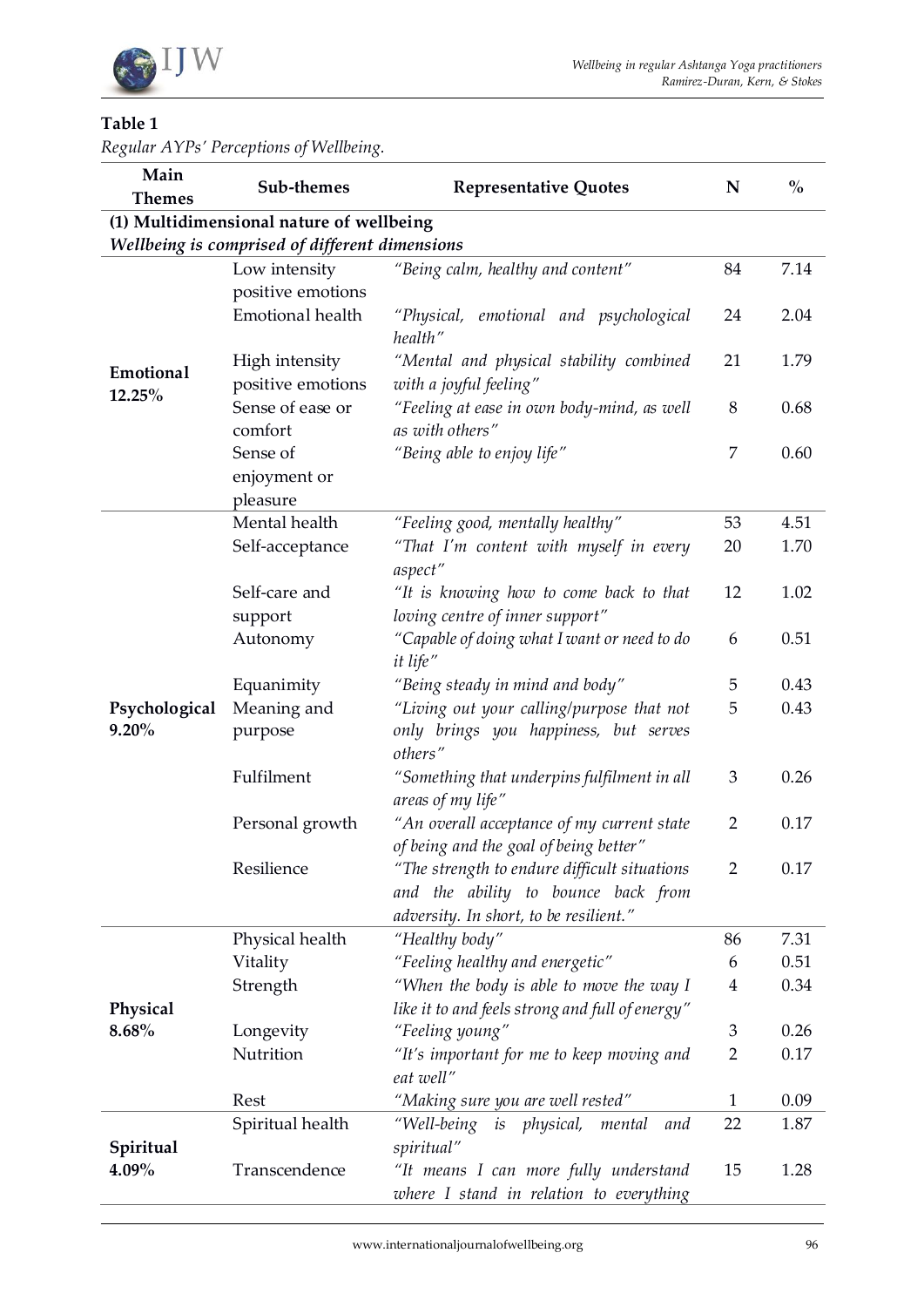

| around me"<br>"Being awake or conscious"<br>Observance<br>11<br>0.94<br>Harmonious<br>"Being a good person to self and others<br>16<br>1.36<br>relationships<br>effortlessly"<br>Environmental<br>"Feeling connected to the people, nature<br>7<br>0.60<br>and the world around me"<br>connection<br>Social connection<br>"Feeling purposeful and connected to<br>0.51<br>6<br>others"<br>"Physical, mental and social wellbeing"<br>0.43<br>Social wellbeing<br>5<br>"Enjoying time with loved ones"<br>5<br>Enjoyment of<br>0.43<br>Social<br>social connections<br>3.85%<br>Boundaries<br>"Mental clarity to say no to what doesn't<br>0.17<br>2<br>makes you feel good"<br>"Being able to ask for and find help"<br>0.17<br>Social support<br>2<br>Belongingness<br>"Feeling like I have communities I belong<br>$\mathbf{1}$<br>0.09 | Main<br><b>Themes</b> | Sub-themes | <b>Representative Quotes</b> | ${\bf N}$ | $\frac{0}{0}$ |  |
|-------------------------------------------------------------------------------------------------------------------------------------------------------------------------------------------------------------------------------------------------------------------------------------------------------------------------------------------------------------------------------------------------------------------------------------------------------------------------------------------------------------------------------------------------------------------------------------------------------------------------------------------------------------------------------------------------------------------------------------------------------------------------------------------------------------------------------------------|-----------------------|------------|------------------------------|-----------|---------------|--|
|                                                                                                                                                                                                                                                                                                                                                                                                                                                                                                                                                                                                                                                                                                                                                                                                                                           |                       |            |                              |           |               |  |
|                                                                                                                                                                                                                                                                                                                                                                                                                                                                                                                                                                                                                                                                                                                                                                                                                                           |                       |            |                              |           |               |  |
|                                                                                                                                                                                                                                                                                                                                                                                                                                                                                                                                                                                                                                                                                                                                                                                                                                           |                       |            |                              |           |               |  |
|                                                                                                                                                                                                                                                                                                                                                                                                                                                                                                                                                                                                                                                                                                                                                                                                                                           |                       |            |                              |           |               |  |
|                                                                                                                                                                                                                                                                                                                                                                                                                                                                                                                                                                                                                                                                                                                                                                                                                                           |                       |            |                              |           |               |  |
|                                                                                                                                                                                                                                                                                                                                                                                                                                                                                                                                                                                                                                                                                                                                                                                                                                           |                       |            |                              |           |               |  |
|                                                                                                                                                                                                                                                                                                                                                                                                                                                                                                                                                                                                                                                                                                                                                                                                                                           |                       |            |                              |           |               |  |
|                                                                                                                                                                                                                                                                                                                                                                                                                                                                                                                                                                                                                                                                                                                                                                                                                                           |                       |            |                              |           |               |  |
|                                                                                                                                                                                                                                                                                                                                                                                                                                                                                                                                                                                                                                                                                                                                                                                                                                           |                       |            |                              |           |               |  |
|                                                                                                                                                                                                                                                                                                                                                                                                                                                                                                                                                                                                                                                                                                                                                                                                                                           |                       |            |                              |           |               |  |
|                                                                                                                                                                                                                                                                                                                                                                                                                                                                                                                                                                                                                                                                                                                                                                                                                                           |                       |            |                              |           |               |  |
|                                                                                                                                                                                                                                                                                                                                                                                                                                                                                                                                                                                                                                                                                                                                                                                                                                           |                       |            |                              |           |               |  |
|                                                                                                                                                                                                                                                                                                                                                                                                                                                                                                                                                                                                                                                                                                                                                                                                                                           |                       |            | to''                         |           |               |  |
| Social contribution<br>"Living out your calling/purpose that not<br>$\mathbf{1}$<br>0.09                                                                                                                                                                                                                                                                                                                                                                                                                                                                                                                                                                                                                                                                                                                                                  |                       |            |                              |           |               |  |
| only brings you happiness, but serves<br>others"                                                                                                                                                                                                                                                                                                                                                                                                                                                                                                                                                                                                                                                                                                                                                                                          |                       |            |                              |           |               |  |
| Ethical behaviours<br>3<br>"Not harming self as well as others in any<br>0.26                                                                                                                                                                                                                                                                                                                                                                                                                                                                                                                                                                                                                                                                                                                                                             |                       |            |                              |           |               |  |
| Ethical<br>way"                                                                                                                                                                                                                                                                                                                                                                                                                                                                                                                                                                                                                                                                                                                                                                                                                           |                       |            |                              |           |               |  |
| 0.52%<br>0.26<br>Moral principles<br>"Have yamas and niyamas in balance"<br>3                                                                                                                                                                                                                                                                                                                                                                                                                                                                                                                                                                                                                                                                                                                                                             |                       |            |                              |           |               |  |
| (2) Holistic Nature of Wellbeing                                                                                                                                                                                                                                                                                                                                                                                                                                                                                                                                                                                                                                                                                                                                                                                                          |                       |            |                              |           |               |  |
| Dimensions of wellbeing are interconnected and make sense as a whole                                                                                                                                                                                                                                                                                                                                                                                                                                                                                                                                                                                                                                                                                                                                                                      |                       |            |                              |           |               |  |
| Mind-Body plus<br>"Optimal<br>mental,<br>43<br>3.66<br>physical,<br>social,                                                                                                                                                                                                                                                                                                                                                                                                                                                                                                                                                                                                                                                                                                                                                               |                       |            |                              |           |               |  |
| emotional and/or<br>emotional, and spiritual health"                                                                                                                                                                                                                                                                                                                                                                                                                                                                                                                                                                                                                                                                                                                                                                                      |                       |            |                              |           |               |  |
| social<br>Integration of                                                                                                                                                                                                                                                                                                                                                                                                                                                                                                                                                                                                                                                                                                                                                                                                                  |                       |            |                              |           |               |  |
| dimensions<br>Mind-Body<br>"It is a state where in the mind and body are<br>40<br>3.40                                                                                                                                                                                                                                                                                                                                                                                                                                                                                                                                                                                                                                                                                                                                                    |                       |            |                              |           |               |  |
| $9.02\%$<br>aligned together"                                                                                                                                                                                                                                                                                                                                                                                                                                                                                                                                                                                                                                                                                                                                                                                                             |                       |            |                              |           |               |  |
| "A synchronisation of mental, physical<br>Mind-Body-Spirit<br>23<br>1.96<br>and spiritual health"                                                                                                                                                                                                                                                                                                                                                                                                                                                                                                                                                                                                                                                                                                                                         |                       |            |                              |           |               |  |
| 0.85<br>Mental, physical<br>"Body, mind, and spiritual balance and<br>10                                                                                                                                                                                                                                                                                                                                                                                                                                                                                                                                                                                                                                                                                                                                                                  |                       |            |                              |           |               |  |
| and spiritual<br>harmony"                                                                                                                                                                                                                                                                                                                                                                                                                                                                                                                                                                                                                                                                                                                                                                                                                 |                       |            |                              |           |               |  |
| Internal and<br>"Being in balance and harmony, internally<br>0.60<br>7                                                                                                                                                                                                                                                                                                                                                                                                                                                                                                                                                                                                                                                                                                                                                                    |                       |            |                              |           |               |  |
| and with the external world"<br>external                                                                                                                                                                                                                                                                                                                                                                                                                                                                                                                                                                                                                                                                                                                                                                                                  |                       |            |                              |           |               |  |
| Life balance<br>"Balance. Mentally, spiritually. Applying<br>5<br>0.43                                                                                                                                                                                                                                                                                                                                                                                                                                                                                                                                                                                                                                                                                                                                                                    |                       |            |                              |           |               |  |
| <b>Balance</b><br>this to all aspects of life."                                                                                                                                                                                                                                                                                                                                                                                                                                                                                                                                                                                                                                                                                                                                                                                           |                       |            |                              |           |               |  |
| "The sensation of harmony or balance at a<br>0.34<br>between<br>Mental, physical,<br>4                                                                                                                                                                                                                                                                                                                                                                                                                                                                                                                                                                                                                                                                                                                                                    |                       |            |                              |           |               |  |
| and emotional<br>dimensions<br>physical, mental and emotional level"                                                                                                                                                                                                                                                                                                                                                                                                                                                                                                                                                                                                                                                                                                                                                                      |                       |            |                              |           |               |  |
| Mental and<br>"A state of relative balance in all layers and<br>2.65%<br>$\overline{2}$<br>0.17                                                                                                                                                                                                                                                                                                                                                                                                                                                                                                                                                                                                                                                                                                                                           |                       |            |                              |           |               |  |
| physical<br>sub-layers of being in one's life (physical/                                                                                                                                                                                                                                                                                                                                                                                                                                                                                                                                                                                                                                                                                                                                                                                  |                       |            |                              |           |               |  |
| mental/emotional/spiritual)"                                                                                                                                                                                                                                                                                                                                                                                                                                                                                                                                                                                                                                                                                                                                                                                                              |                       |            |                              |           |               |  |
| "A balance in life of physical, mental,<br>Mental, physical,<br>$\overline{2}$<br>0.17<br>and social<br>social, family."                                                                                                                                                                                                                                                                                                                                                                                                                                                                                                                                                                                                                                                                                                                  |                       |            |                              |           |               |  |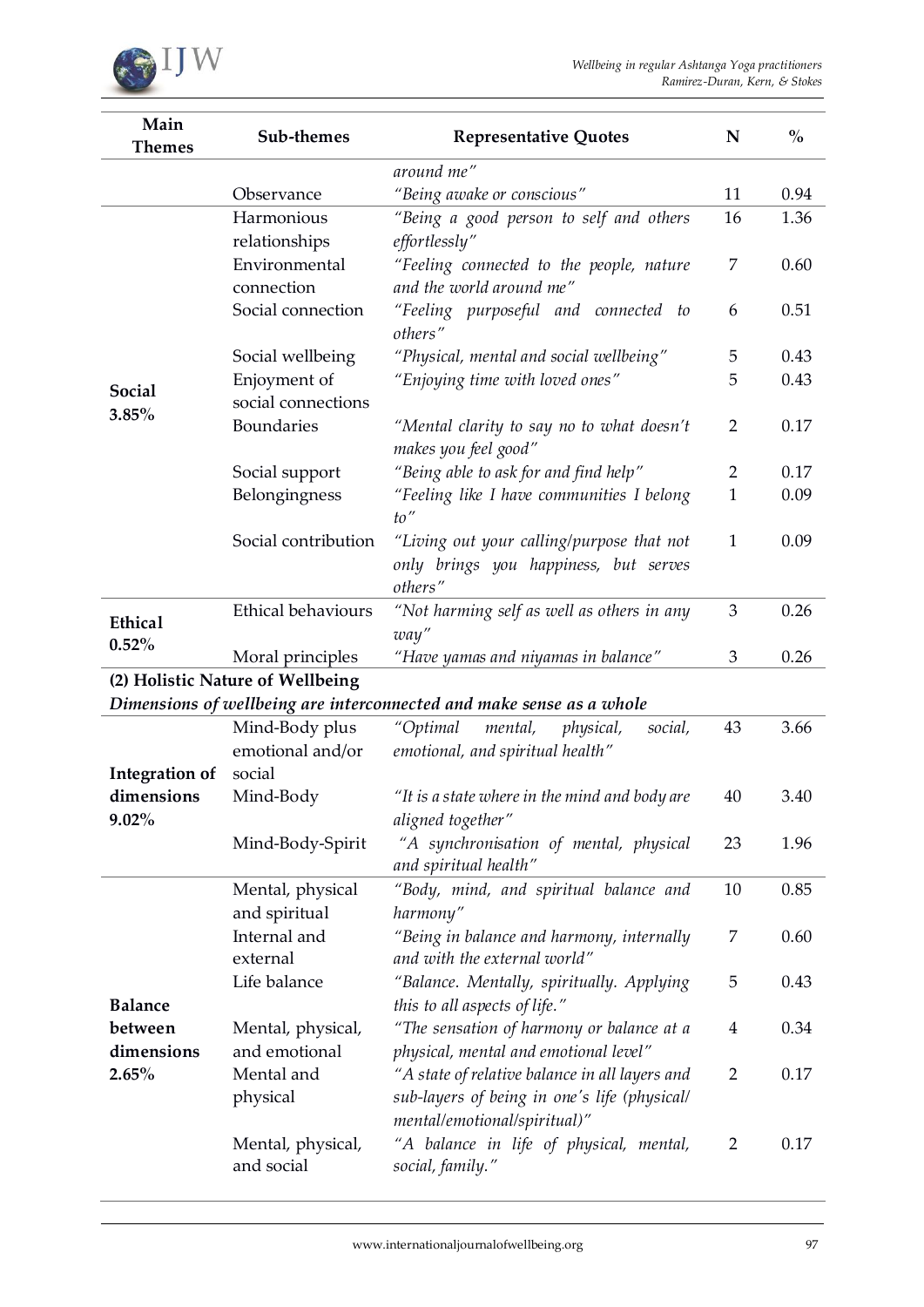

| Main<br><b>Themes</b>                                            | Sub-themes                         | <b>Representative Quotes</b>                                                                                  | ${\bf N}$      | $\frac{0}{0}$ |  |
|------------------------------------------------------------------|------------------------------------|---------------------------------------------------------------------------------------------------------------|----------------|---------------|--|
|                                                                  | Mental and<br>spiritual            | "Balance. Mentally, spiritually."                                                                             | $\mathbf{1}$   | 0.09          |  |
|                                                                  | Mental stability                   | "I tend to view well-being holistically--it's                                                                 | 6              | 0.51          |  |
|                                                                  | Physical stability                 | hard to be well when not in good physical,                                                                    | 6              | 0.51          |  |
| Stability                                                        | Social stability                   | mental, social, and spiritual shape. Some                                                                     | $\overline{2}$ | 0.17          |  |
| within                                                           | Spiritual stability                | areas may be better nurtured at different                                                                     | $\overline{2}$ | 0.17          |  |
| dimensions                                                       | Emotional stability                | times in life, but unless all are in proper                                                                   | $\mathbf{1}$   | 0.09          |  |
| 1.45%                                                            |                                    | proportion it's not easy to say that someone<br>is doing well."                                               |                |               |  |
| (3) Non-Dualistic Nature of Wellbeing                            |                                    |                                                                                                               |                |               |  |
| Wellbeing transcends polarities and dualistic conceptualisations |                                    |                                                                                                               |                |               |  |
| Presence of<br>and freedom                                       | Presence of<br>positive attributes | "Have a healthy body and a free mind"                                                                         | 136            | 11.56         |  |
|                                                                  | Freedom from<br>illness and pain   | "Health/wellbeing is about<br>freedom;<br>freedom from illness/injury"                                        | 21             | 1.79          |  |
| from                                                             | Presence and                       | "A state of mind relatively calm and happy                                                                    | 15             | 1.28          |  |
| 14.63%                                                           | Freedom                            | () to not have pain in body parts and in                                                                      |                |               |  |
|                                                                  |                                    | the mind"                                                                                                     |                |               |  |
|                                                                  | Internal state                     | "Being healthy, feeling contentment"                                                                          | 93             | 7.91          |  |
| Process and                                                      | Ongoing process                    | "Finding a healthy and sustainable balance                                                                    | 25             | 2.13          |  |
| state                                                            |                                    | in life"                                                                                                      |                |               |  |
| 10.89%                                                           | Process and state                  | "A state of harmonious interaction between<br>the physical, mental and spiritual aspects of<br>being a human" | 10             | 0.85          |  |
|                                                                  | Power and                          | "You are at choice to put your best foot                                                                      | 31             | 2.64          |  |
|                                                                  | motivation to                      | forward"                                                                                                      |                |               |  |
|                                                                  | change                             |                                                                                                               |                |               |  |
| Agency and                                                       | Accept and                         | "Being content, accepting, compassionate                                                                      | 16             | 1.36          |  |
| receptiveness                                                    | embrace change                     | and gentle. Of myself, the conditions I live                                                                  |                |               |  |
| 4.51%                                                            |                                    | in, other people."                                                                                            |                |               |  |
|                                                                  | Change and                         | "Being able to change the things I can                                                                        | 6              | 0.51          |  |
|                                                                  | embrace                            | change, and being able to accept the things                                                                   |                |               |  |
|                                                                  |                                    | I can't. The balance of change and accepting                                                                  |                |               |  |
|                                                                  |                                    | where I am now."                                                                                              |                |               |  |
|                                                                  | Optimal mode                       | "It means when you can feel the best that                                                                     | 17             | 1.45          |  |
| Coping and<br>thriving<br>3.24%                                  | Coping mode                        | you can, it refers to physical, mental and                                                                    |                |               |  |
|                                                                  |                                    | social wellbeing"                                                                                             |                |               |  |
|                                                                  | Coping and                         | "Being able to have the tools to cope with                                                                    | 12             | 1.02          |  |
|                                                                  | thriving                           | what life throws at you"                                                                                      |                |               |  |
|                                                                  |                                    | "Feeling good, being balanced physically                                                                      | 9              | 0.77          |  |
|                                                                  | Enabling higher                    | and mentally, being able to cope"<br>"Wellbeing helps to live better myself and                               | 12             | 1.02          |  |
| <b>Enabler</b> and                                               | quality of life                    | with others"                                                                                                  |                |               |  |
| outcome                                                          | A result of actions                | "It is a measure of my self-esteem"                                                                           | $\overline{4}$ | 0.34          |  |
| 1.70%                                                            | or mindsets                        |                                                                                                               |                |               |  |
|                                                                  |                                    |                                                                                                               |                |               |  |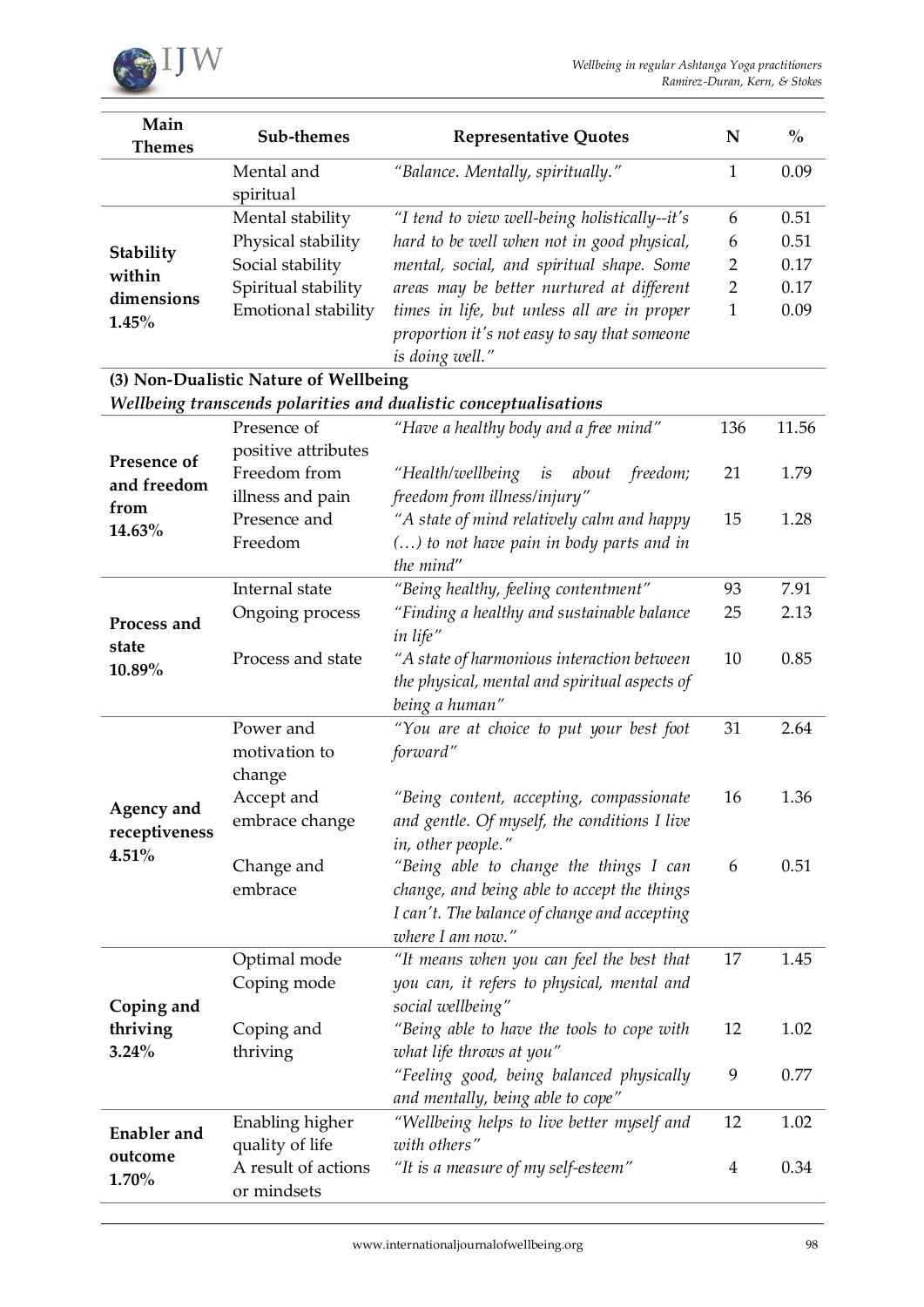

| Main                                                                                    | Sub-themes                      | <b>Representative Quotes</b>                 | N              | $\frac{0}{0}$ |  |
|-----------------------------------------------------------------------------------------|---------------------------------|----------------------------------------------|----------------|---------------|--|
| <b>Themes</b>                                                                           |                                 |                                              |                |               |  |
|                                                                                         | Enabler and                     | "Being well in the mind and that will then   | $\overline{4}$ | 0.34          |  |
|                                                                                         | outcome                         | make a difference to the physical"           |                |               |  |
|                                                                                         | (4) Dynamic Nature of Wellbeing |                                              |                |               |  |
| Wellbeing has an ever changing and evolving essence, from one individual to another and |                                 |                                              |                |               |  |
| throughout the lifespan                                                                 |                                 |                                              |                |               |  |
| Embodied<br>experience<br>10.04%                                                        | Feeling                         | "Feeling safe, peaceful and happy"           | 40             | 3.40          |  |
|                                                                                         | Being                           | "Being at peace"                             | 39             | 3.32          |  |
|                                                                                         | Doing                           | "Keep moving and eat well"                   | 28             | 2.38          |  |
|                                                                                         | Having                          | "Have strong, well-built relationships"      | 11             | 0.94          |  |
| Context<br>$2.04\%$                                                                     | Inner dynamic                   | "It is acknowledging myself as the source of | 8              | 0.68          |  |
|                                                                                         |                                 | my emotional, mental and physical state"     |                |               |  |
|                                                                                         | Inside-Out                      | "Hard to explain but when you feel good,     | 8              | 0.68          |  |
|                                                                                         |                                 | you can treat people better in general"      |                |               |  |
|                                                                                         | Outside-In                      | "Becoming at peace with the challenges that  | 8              | 0.68          |  |
|                                                                                         |                                 | come up in my days and my life"              |                |               |  |
| Time<br>$1.36\%$                                                                        | Present moment                  | "Being conscious and equanimous in the       | 10             | 0.85          |  |
|                                                                                         |                                 | present moment"                              |                |               |  |
|                                                                                         | Impermanence                    | "Acknowledging that the only constant is     | 6              | 0.51          |  |
|                                                                                         |                                 | change"                                      |                |               |  |

## *3.2 Overarching theme 1: The multidimensional nature of wellbeing*

The first overarching theme was wellbeing as a multidimensional construct, represented by six main themes – emotional, psychological, physical, spiritual, social, and ethical dimensions – with many of the participants including multiple dimensions in their descriptions. For instance, one participant perceived wellbeing as *"being physically, mentally, spiritually and emotionally balanced"*. The "emotional" theme included a variety of positive states, ranging from high (e.g., joy, happiness) to low (e.g., peace, contentment) intensity, with the latter more frequently mentioned. Some participants pointed to a sense of enjoyment, noting for instance *"being able to enjoy life"*. Others pointed to a sense of ease, mentioning for example *"feeling at ease in own body-mind, as well as with others"*.

The "psychological" theme captured broader aspects of living well, including general mental health, self-acceptance, and self-care and support. For instance, one participant pointed to *"the capacity of feeling as comfortable as I can with myself"* (self-acceptance), and another spoke about *"health and maintenance of myself"* (self-care). Equanimity appeared as an interesting sub-theme representing a mental state. For instance, one participant described wellbeing as "*being steady in mind and body".*

The "physical" theme included general mentions of physical health along with aspects of vitality, strength, longevity, nutrition, and the value of rest. For instance, participants spoke about *"when the body is able to move the way I like it to and feels strong and full of energy", "feeling young"*, and "*making sure you are well rested with good food, water and sleep*".

The "spiritual" theme reflected broad mentions of spiritual health with attitudes towards and beyond the self, such as self-transcendence and observance. Self-transcendence appeared in comments such as *"I can more fully understand where I stand in relation to everything around me"*. Participants pointed to the state of mind towards the self, like being *"aware", "observant"* or *"awake"*, which was represented within the sub-theme observance. For instance, one participant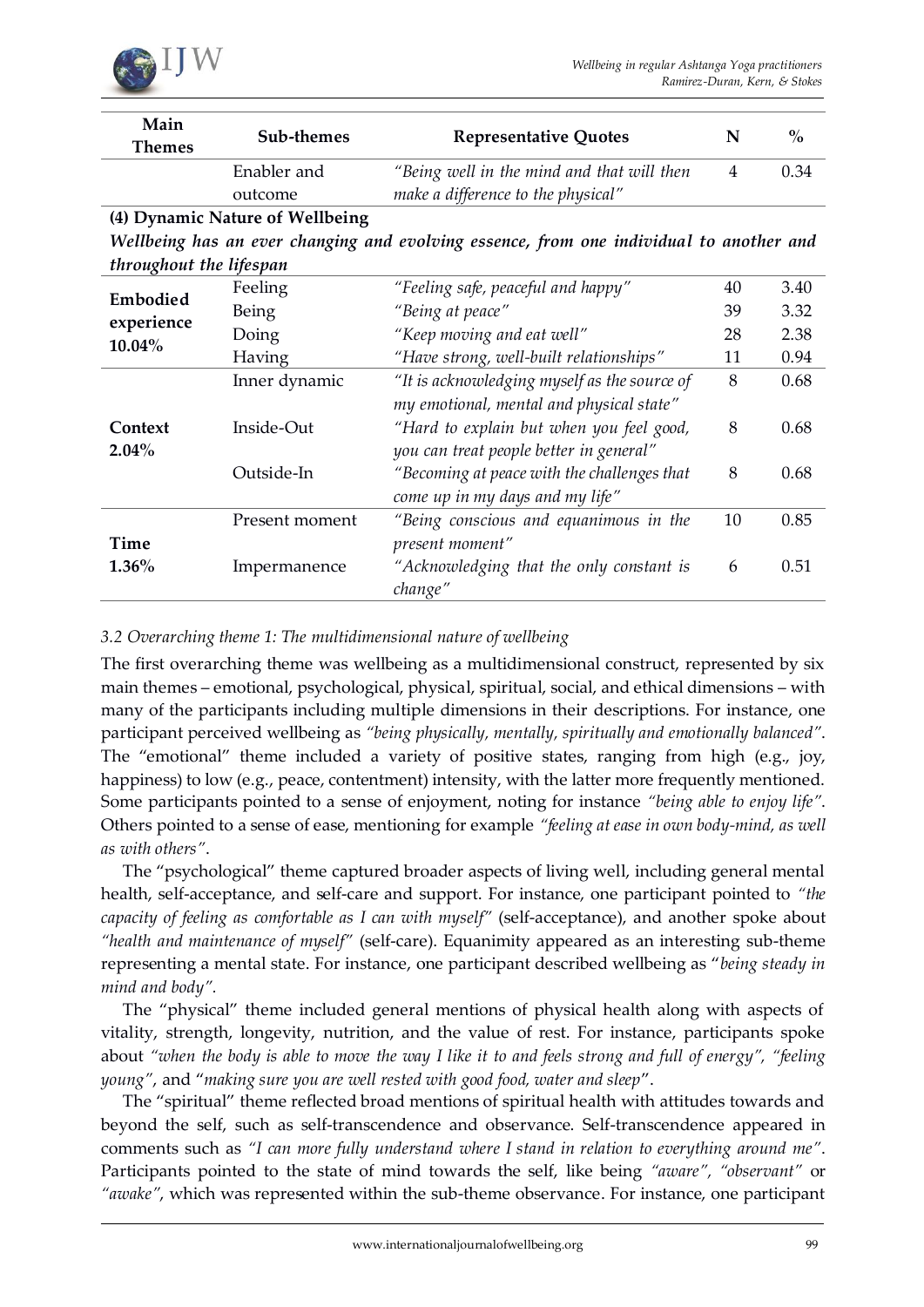

noted *"being observant and compassionate towards one's own state".*

The "social" theme captured various interpersonal aspects of life, including from overall mentions of social wellbeing to specific aspects such as the presence, quality, and enjoyment of relationships. For instance, one participant mentioned that wellbeing meant *"connection to others"*  and another referred at it as *"enjoying time with loved ones".* Participants also indicated the quality of those social connections as central to wellbeing, stating for instance *"have strong, well-built relationships with my partner and my friends so I can lean on them and they can lean on me"*. Participants pointed to the importance of harmonious relationships, depicting wellbeing for example as *"being a good person to self and others effortlessly"*. Beyond individual relationships, connection to nature and the surrounding environment was also regarded as an important part of wellbeing, with participants noting *"feeling connected to the people, nature and the world around me"* and *"being content, accepting, compassionate and gentle; of myself, the conditions I live in, other people".*

The "ethical theme" reflected actions and beliefs avoiding maleficence and seeking beneficence. Participants spoke of ethical behaviours such as *"not harming self as well as others in any way"*, and moral principles such as having *"yamas and niyamas in balance"*. While the latter statement explicitly refers to the espoused principles and values of yoga, the former represents *ahimsa*, one aspect of the *yamas*.

## *3.3 Overarching theme 2: The holistic nature of wellbeing*

The second overarching theme focused on the holistic nature of wellbeing, defined as "the interconnection of wellbeing dimensions and their connection to the whole". This overarching theme can be represented by the following quote: *"well-being is physical, mental and spiritual; it is the full package"*. Within this overarching theme we identified three themes comprised of 15 subthemes.

The "integration of dimensions" theme represented the connection between different dimensions. Regular AYPs considered that the integration of physical and mental domains was central to wellbeing. For instance, one participant perceived wellbeing as *"a state where in the mind and body are aligned together"*. Furthermore, participants pointed to other dimensions as coexisting in overall wellbeing, for instance defining wellbeing as *"optimal mental, physical, social, emotional, and spiritual health"* and as *"a synchronisation of mental, physical and spiritual health"*.

The "balance between dimensions" theme included seven sub-themes representing the equilibrium between different domains of wellbeing and life. Most sub-themes represented balance between the combination of multiple dimensions of wellbeing. This aligns with findings from the Word Count analysis, which uncovered the use of words such as "*balance*" and "*harmony*", reflected in comments such as describing wellbeing as *"a state of relative balance in all layers and sub-layers of being in one's life (physical/ mental/ emotional/ spiritual)"* or as *"the sensation of harmony or balance at a physical, mental and emotional level"*. Furthermore, participants alluded to balance between different elements of life, such as *"work"* and *"time for myself"*. For example, participants depicted wellbeing as *"finding a healthy and sustainable balance in life"* including internal-external balance, represented as *"being in balance and harmony, internally and with the external world"*.

The "stability within dimensions" theme reflected a sense of steadiness in each realm (i.e., physical, emotional, mental, social, spiritual, ethical). A participant noted that wellbeing is "*being well deep in my psyche; spiritual, physical, emotional, social stability"*. Another participant commented:

*"I tend to view well-being holistically--it's hard to be well when not in good physical, mental, social, and spiritual shape. Some areas may be better nurtured at different times*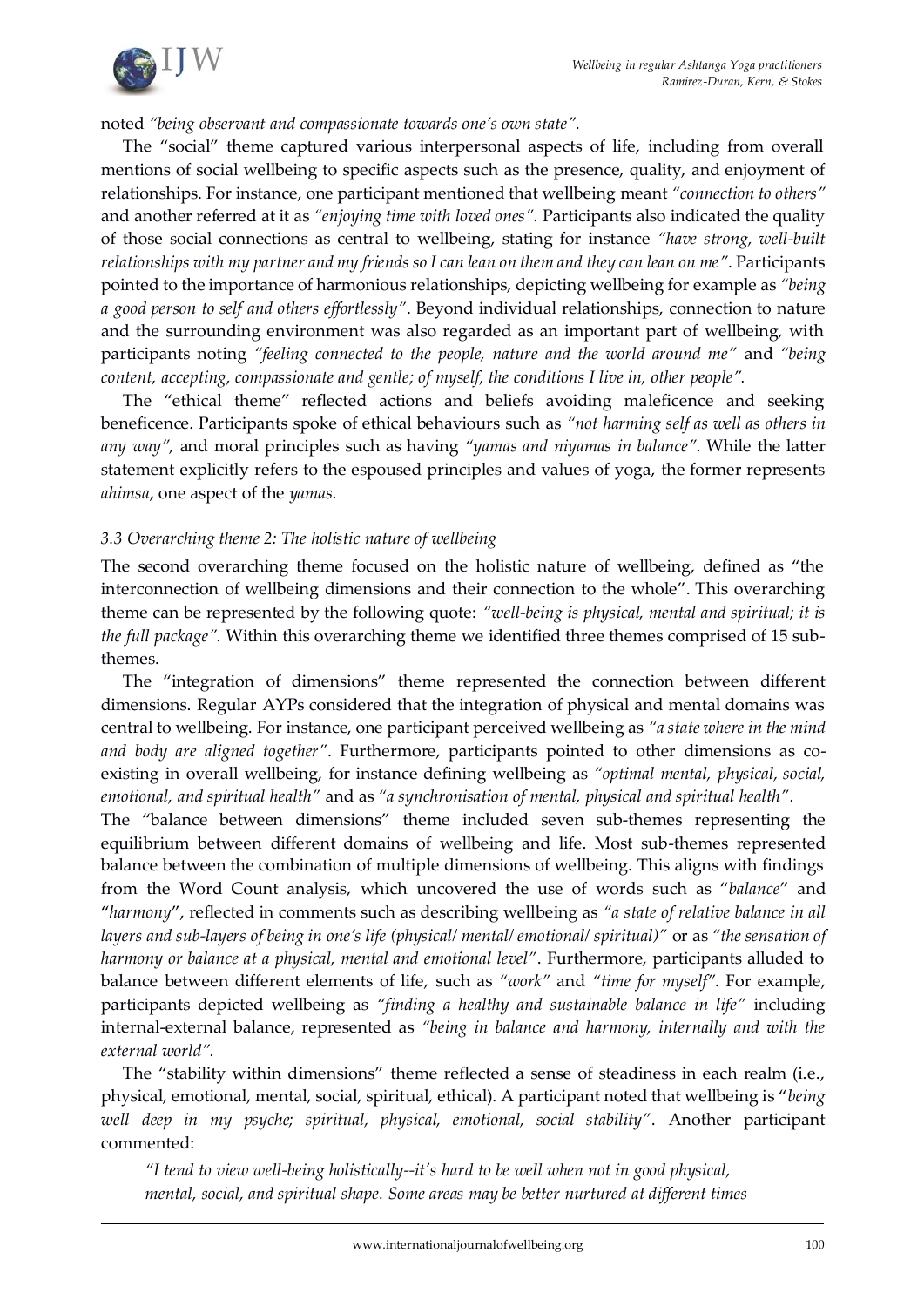

*in life, but unless all are in proper proportion it's not easy to say that someone is doing well."* 

## *3.4 Overarching theme 3: The non-dualistic nature of wellbeing*

The third overarching theme reflected an understanding of wellbeing that embraces qualities often considered incommensurable, transcending typical polarities and dualistic conceptualisations. This overarching theme included five main themes representing different categories for seemingly dichotomous concepts, but where participants held conceptions that simultaneously encompassed both.

"Presence of and freedom from" was the first theme, and it represented wellbeing as having elements regarded as pleasant and the absence of unpleasant states. Most participants (81.93%) mentioned positive states or traits to define wellbeing. For example, one participant noted that wellbeing is to *"have a healthy body and a free mind".* Other participants defined wellbeing as not experiencing "illness", "pain" or "suffering". For instance, one regular practitioner stated that *"health/wellbeing is about freedom; freedom from illness/injury"*. A subset of participants perceived wellbeing as comprising positive attributes and the lack of negative qualities. One practitioner perceived wellbeing as *"a state of mind relatively calm and happy…to not have pain in body parts and in the mind*".

A second theme was conceiving wellbeing as a "process and state". This included perceiving wellbeing as a continuous journey rather than an end destination. This was illustrated in one participant's statement, referring to wellbeing as "*finding a healthy and sustainable balance in life"*. Wellbeing was also perceived as a state experienced in one point in time. For instance, one regular practitioner spoke about *"being healthy, feeling contentment"*. Regular AYPs also brought these both elements into their definitions*.* For example, one practitioner defined wellbeing as *"a state of harmonious interaction between the physical, mental and spiritual aspects of being a human",* reflecting both the fluid (process) and fixed (state) nature of wellbeing*.*

The third theme, "agency and receptiveness", represented wellbeing as being able to actively manage or change one's own state and/or circumstances. For instance, one participant noted *"you are at choice to put your best foot forward"*, reflecting a personal sense of agency. Participants also regarded wellbeing as being receptive, adopting an accepting and embracing attitude toward change. For instance, one regular practitioner defined wellbeing as *"an overall acceptance of my current state of being".* Participants also mentioned wellbeing as encompassing both the ability to change and to embrace change, noting for instance: *"Being able to change the things I can change, and being able to accept the things I can't. The balance of change and accepting where I am now."*

The fourth theme, "coping and thriving", reflected the perspective that wellbeing involves simultaneously facing adversities and flourishing. This included having sufficient coping skills, with participants noting for instance: *"being able to have the tools to cope with what life throws at you"*. Participants also pointed to the ability to be at their best. For example, one participant stated that wellbeing *"means when you can feel the best that you can".* Respondents also regarded wellbeing as simultaneously involving coping and thriving abilities. As one participant described, wellbeing is *"feeling good, being balanced physically and mentally, being able to cope"*.

Finally, conceiving wellbeing as "enabler and outcome" was the fifth theme. This reflected wellbeing as both facilitating other aspects of life, and because of other aspects of life. Participants noted *"wellbeing helps to live better myself and with others"* and *"being well in the mind, and that will then make a difference to the physical".* Participants also pointed to the role of actions and mindset, seeing *"it is a measure of my self-esteem".* Other practitioners defined wellbeing as both being a facilitator and a result. One participant, for example, defined wellbeing as *"being well in the mind*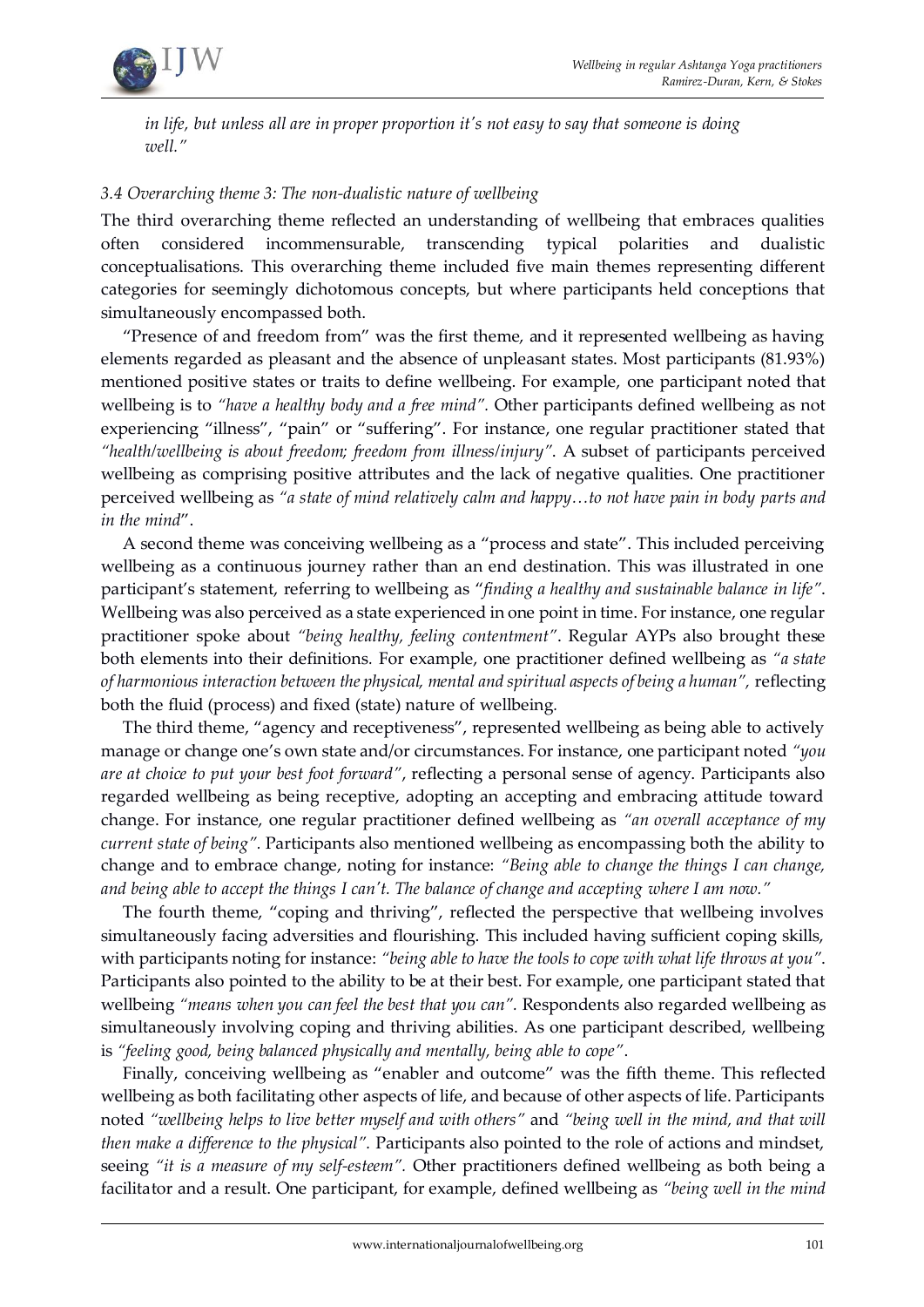

*and that will then make a difference to the physical".*

## *3.5 Overarching theme 4: The dynamic nature of wellbeing*

The final overarching theme referred to the ever-changing and evolving essence of wellbeing, from one individual to another and throughout their lifespan. Here we identified nine subthemes, grouped into three key features. This overarching theme can be exemplified in this practitioner's definition: "*wellbeing means feeling at peace with the current moment, grateful for the past and welcoming the future*".

Firstly, the "embodied experience" theme accounts for wellbeing being subjectively experienced, not only through the mind, but also with the body. What and how wellbeing is perceived, was represented by verbs used by participants, such as "feeling", "being", "doing", and "having". Some definitions of wellbeing reflecting this embodied experience were *"being at peace", "keep moving and eat well", "feeling safe, peaceful and happy"* and *"have strong, well-built relationships"*.

Secondly, the "context" theme represents wellbeing in relation to a setting and the influence it may or may not have in people's lived experience. Although environmental factors were mentioned in people's responses, definitions of wellbeing mainly pointed to internal dynamics, excluding external factors. For example, one participant portrayed wellbeing as *"acknowledging myself as the source of my emotional, mental and physical state".* Practitioners also described wellbeing as being part of a dynamic in which the internal experience is reflected in behaviours impacting in the environment. For instance, one participant stated: *"hard to explain but when you feel good, you can treat people better in general".* Finally, practitioners mentioned that wellbeing involved a dynamic in which one can find an internal stability during turbulent times. One practitioner, for example, commented that wellbeing is *"becoming at peace with the challenges that come up in my days and my life".* 

Finally, the third theme encompassed wellbeing as being dynamically bounded to time*,* with two main features: 1) wellbeing as occurring in the present moment, and more specifically, within the current experience, such as *"being conscious and equanimous in the present moment"*; and 2) impermanence*,* alluding to the transient nature of existence. This can be exemplified in this practitioner's words: *"acknowledging that the only constant is change".*

#### **4. Discussion**

People can perceive and experience wellbeing in a variety of ways, not necessarily fitting mainstream models proposed by theorists connected to the positive psychology discipline (Bharara et al., 2019; Black & Kern, 2020; Hone et al., 2015; Huang et al., 2020). Alternative research methods such as qualitative and mixed methods approaches offer a deeper and broader understanding of wellbeing, with possibilities of developing more inclusive, integrative definitions (Hefferon et al., 2017; Kern et al., 2020; Lomas et al., 2020), and more specific definitions that are particularly relevant to certain populations. In the present study, we examined regular AYPs' perceptions of wellbeing, finding definitions and elements that go well beyond the common wellbeing models within the positive psychology literature. Although findings cannot be generalised to other populations, they provide insights into expanded perspectives on wellbeing that may indeed resonate with other populations.

## *4.1 Extending mainstream and emerging conceptualisations of wellbeing*

Aligned with many of the existing models of wellbeing (e.g., Deci & Ryan, 2008; Huppert, 2014;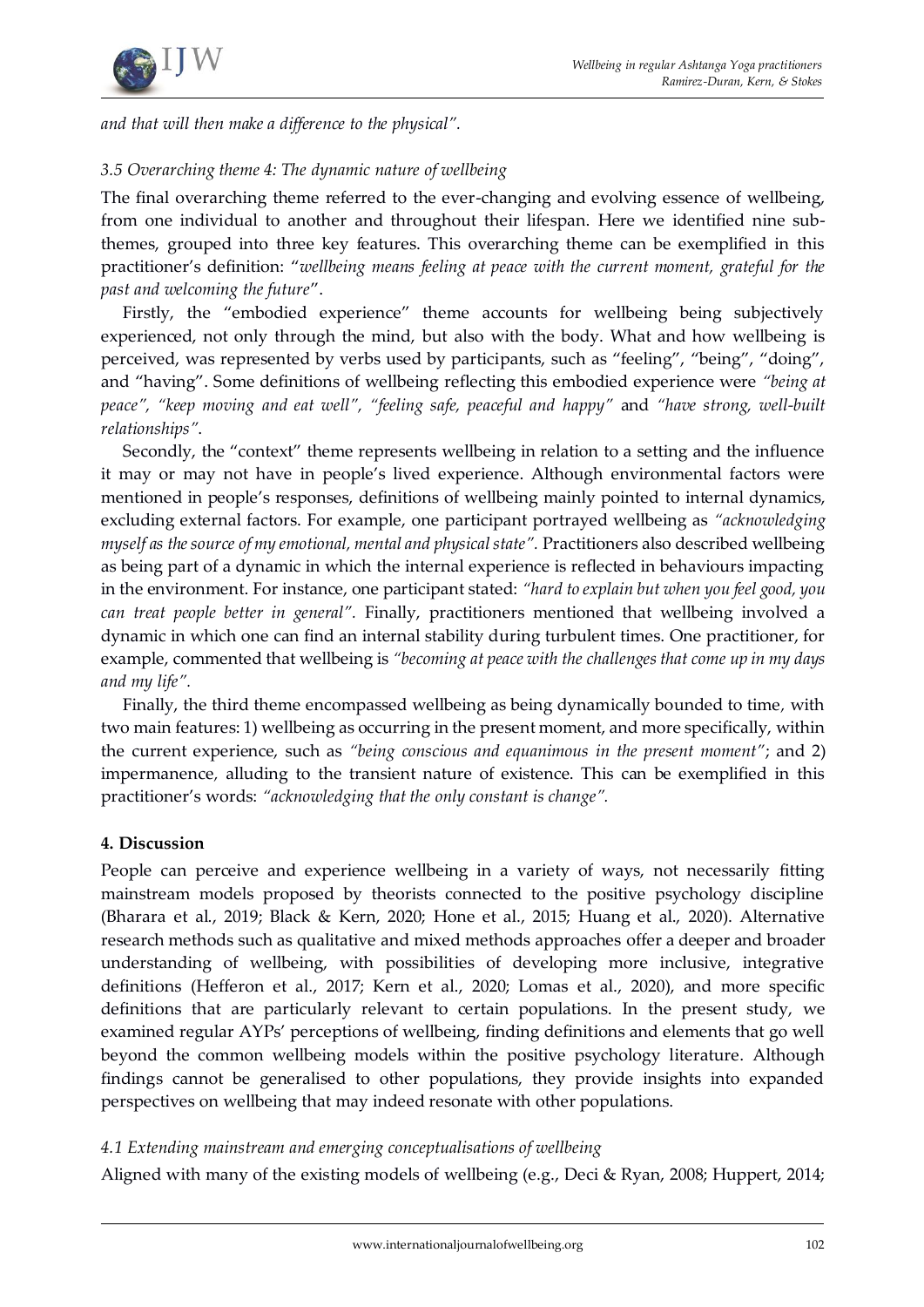

Keyes & Annas, 2009; Ryff & Keyes, 1995; Seligman, 2011), multidimensionality was a core feature in regular AYPs' conceptualisations of wellbeing. This is consistent with findings from recent studies taking ideographic approaches across different groups of people (Black & Kern, 2020; Bourke & Gelden, 2007; Huang et al., 2020), underscoring the importance of including multiple facets when defining, measuring, and improving wellbeing. Like these other ideographic studies, our findings support the need to identify which dimensions might be relevant to a given population, rather than assuming what dimensions matter. In this case, emotional, psychological, physical, spiritual, social, and ethical dimensions were most relevant.

Several of these dimensions align with existing models. For example, the presence of positive emotions, the sense of enjoyment, and positive relationships appear across various models (e.g., Diener et al., 2009; Keyes, 2007; Ryff & Keyes, 1995; Seligman, 2011), as well as psychological elements mentioned by participants, such as autonomy, meaning, purpose, resilience, selfacceptance, personal growth, and fulfillment (e.g., Ryff, 1989; Seligman, 2011). Unlike these models, participants spoke to spiritual and ethical dimensions.

Within the spiritual side, sub-dimensions aligned with Büssing et al.'s (2007) construct of spirituality, encompassing awareness and connection to oneself and beyond. Interestingly, their conceptualisation also includes compassion, gratitude, equanimity, meaning and conscious interactions, elements that were also noted by regular AYPs in this study, yet were classified as part of either emotional, psychological, or social wellbeing. The ethical dimension aligns with studies focused on moral judgements and ethical behaviours (e.g., Hannah et al., 2011). Sustainable behaviour (e.g., pro-ecological, frugal, altruistic behaviours toward the environment) has been linked to increased levels of wellbeing (Corral-Verdugo et al., 2011). This dimension also aligns with the aforementioned conceptualisation of spirituality, where values and ethical norms are described as part of this construct (Büssing et al., 2007). The overlap of elements from spiritual and ethical dimensions with other wellbeing dimensions and with spirituality point to the need to further explore and clarify these areas.

The conceptualisation of wellbeing as the presence of positive attributes was clear, with participants pointing to wellbeing as a state consistent with complete health (Keyes, 2007) or optimal functioning (Deci & Ryan, 2008). However, they also viewed wellbeing as a process that leads to other positive outcomes. That is, participants viewed wellbeing as both an enabler and an outcome. These insights reveal the complexity and dynamism of the construct, which may require novel approaches to articulate the diversity and layers of the properties of wellbeing, rather than linear, reductionistic perspectives across time.

Although the concept of balance has been deemed relevant to wellbeing, it still constitutes an emerging area. Lomas (2021) coined the term balance/harmony to refer to both the relationship between two phenomena (i.e., balance) and the dynamic relationship of these balancing phenomena (i.e., harmony). Consistent with this definition and with previous research on lay conceptualisations of wellbeing (e.g., Delle-Fave 2016), regular AYPs included the concept of balance in their definitions, referring to the relationship held between two or more wellbeing dimensions. Similarly, AYPs described wellbeing in terms of integration of multiple dimensions and stability within each dimension. These definitions also illustrate Lomas' (2021) proposition of balance/harmony as a 'golden thread' or unifying principle underpinning all dimensions of wellbeing.

#### *4.2 Knowing about wellbeing through embodied experience*

Interestingly, participants often referred to their embodied experience to conceptualise wellbeing, using words like "feeling", "being", and "doing". This aligns to what Kahneman and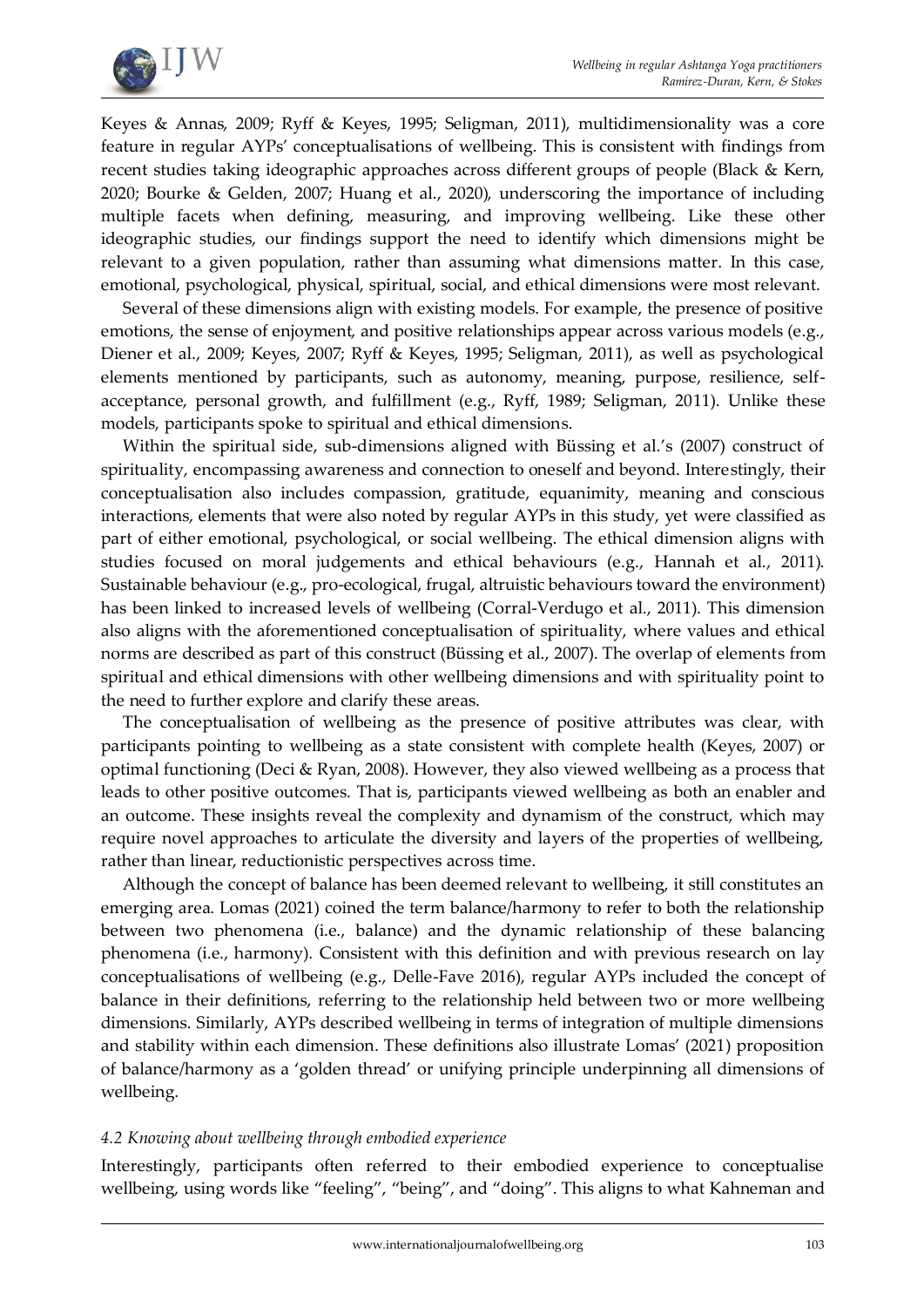

Riis (2005) defined as experienced wellbeing, comprising the introspection of moment-tomoment lived experiences. Here, some participants specifically defined wellbeing in terms of the current experience and mentioned the element of impermanence, aligning with the proposition that experienced wellbeing encompasses the present experience as it unfolds. Furthermore, experienced wellbeing is mostly represented in feeling positive emotions, and thus, is linked to hedonic wellbeing (Kahneman & Riis, 2005). Regular AYPs often defined wellbeing in terms of emotional health or experiencing positive emotions. Consistent with findings in other groups of people (e.g., Black & Kern, 2020) and Eastern cultures (Lim, 2016; Lu & Gilmour, 2004), practitioners highlighted the presence of low intensity positive emotions as part of wellbeing. This contrasts with focus on high intensity positive emotions prominent across various emotionbased measures, which were less prominent in this study, but are generally valued in Westernised population (Tsai, 2007). Conceptualisations of wellbeing also involved either experiencing a sense of ease or a sense of enjoyment. While both could be considered a pleasant experience, they differ in the quality of the actual experience, similar to high and low arousal positive emotions. This suggests that hedonic wellbeing is wider and more nuanced than the sole presence of positive emotions and absence of negative emotions (Deci & Ryan, 2008). It also suggests an alignment with a dimensional approach to positive affect comprising different levels of emotional activation and pleasantness (Richardson et al. , 2016).

Participants' conceptualisations of wellbeing were described beyond the emotional (i.e., feeling), including other embodied elements (i.e., being, doing), suggesting that practitioners can know about wellbeing through the body. This is consistent with embodiment frameworks stating that "all psychological processes are influenced by body morphology, sensory systems, motor systems, and emotions" (Glenberg, 2010, p. 586). With yoga being a physical practice able to affect the autonomic nervous (Muehsam et al., 2017; Streeter et al., 2012), musculoskeletal (Francis & Beemer, 2019), endocrine, and immune systems (Muehsam et al., 2017), regular practitioners' corporal abilities may differ from other groups of people, thus influencing their mental processes and how they conceptualise wellbeing. For instance, breathing techniques used in yoga can improve the balance of the autonomic nervous system and foster stress resilience and a state of "calm alertness" (Brown & Gerbarg, 2005; 2009). Similarly, practices involving mindfulness meditation such as yoga, have been related to enhanced interoception (Gibson, 2019), the ability to perceive physiological changes in internal organs (Hefferon, 2013).

Beyond emotional elements, practitioners' conceptualisations of wellbeing revealed the relevance and richness of other elements of the internal context, which are more concordant with eudaimonic wellbeing. While the emotional aspects discussed earlier are typically considered as hedonic wellbeing, and more representative of experienced wellbeing, these eudaimonic elements can also be accessible for introspection through people's lived experiences. This was reflected in expressions such as "being able", "being awake", or "living", representing a state of human existence. Kahneman and Riis (2005) refer to this as "experienced eudaimonia", which can provide a "comprehensive description of internal life" (p. 18). Some elements representing these eudaimonic conceptualisations of wellbeing involved receptiveness, observance, and equanimity, which represent a common thread in contemplative philosophies and practices.

Regular AYPs' defined wellbeing in experienced eudaimonic terms by underlining not only optimal functioning but also coping abilities. Typically, models of eudaimonic wellbeing include personal attributes considered virtuous, rather than capabilities to accept, deal with, and overcome adversity. In contrast, practitioners regarded coping skills as central to dealing with, adapting, and responding to change and life challenges. The resource-congruence model (Wong et al., 2006) highlights the relevance of adaptive coping strategies and the ability to match them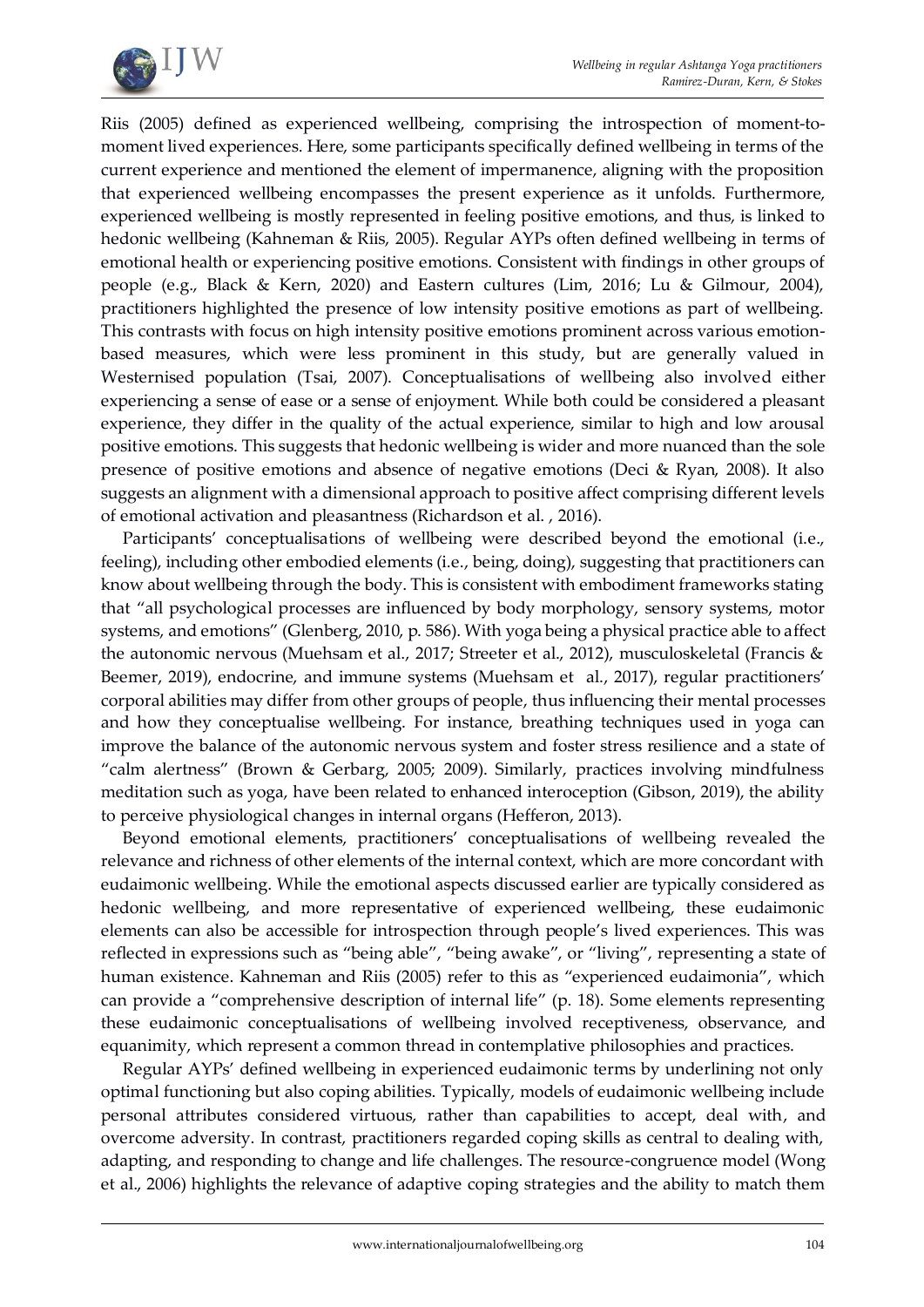

to particular contexts to decrease stress and increase wellbeing. For instance, acceptance towards external and internal elements can be considered existential coping strategies, especially when facing uncertainty and change (Wong et al., 2006). Further exploring the notion of experienced wellbeing, both in hedonic and eudaimonic terms, as well as the possibility of embodied wellbeing as ways of knowing about wellbeing, may provide an avenue to understand optimal human functioning through an embodied perspective.

## *4.3 Underlying philosophical assumptions in AYPs' wellbeing conceptualisations*

Practitioners' conceptualisations of wellbeing can also be discussed in terms of the implicit assumptions and underpinning worldviews. Potentially anchored in yogic traditions and further elaborated from contemporary philosophical systems, this discussion may provide further insights in the ways wellbeing is conceptualised and studied.

Regular AYPs tended to perceive wellbeing holistically and establish an interconnection between dimensions, emphasising the mind-body connection. Holistic thought has been described as the tendency to perceive phenomena as a whole, focusing on the relationships between an object and the field, and has been related to interdependent self-construals and East-Asian and Aboriginal cultures (Henrich et al., 2010). Holistic thought also underpins non-Western health frameworks, such as traditional Chinese medicine (Chan et al., 2002), and Ayurveda (Chauhan & Maheshwari, 2021), which is intricately connected to yoga. Indian philosophy systems sustaining yoga, such as Samkhya and the Vedas, also take a holistic approach to the study of human existence (Tigunait, 2014). These views contrast with conventional models that compartmentalise health into specific silos (Saylor, 2004). Practitioners' conceptualisations reflected a holistic view of health, which may be supported by the aforementioned approaches, providing an internal frame of reference to define wellbeing.

Furthermore, Eastern and Aboriginal models view health as a dynamic interaction between mind and body, as well as with other elements from social, spiritual, and natural environments (Butler et al., 2019; Chauhan & Maheshwari, 2021). This aligns with practitioners' conceptualisations and can be related to philosophical foundations of yoga. For example, traditional texts such as *The Yoga Sutras* highlight yoga as a practice for stilling the mind, with *asana* practice involving the development of both steady body and a calm mind (Iyengar, 2002). Within the Yoga philosophy system, Tigunait (2014) argued that physical calmness and stillness flows into the mental realm, keeping the mind quiet and harmonious, enabling the development of the higher stages of yoga entailing consciousness. This contrasts to the still prevailing Cartesian view in health sciences, conceptualising body and mind as separate and essentially different entities that are studied by separated fields (Saylor, 2004). New paradigms might be needed to fully understand and explain the mind-body connection, and specifically in relation to wellbeing.

#### *4.4 Implications*

Most research and models on wellbeing have predominately taken a cognitive approach, mostly assuming that knowledge about wellbeing is accessed through the mind (Hefferon, 2013). Wellbeing conceptualisations from regular AYPs suggest that this knowledge is embodied, meaning that cognitions rely on body structure and functions, which are embedded in a broader psychosocial context (Varela et al., 2016). Following embodiment approaches, symbols such as the construct of wellbeing become meaningful through perception, experience, and interaction with the objects and situations such symbols represent, rooting through emotions, actions, and senses (Glenberg, 2010). An embodied perspective to wellbeing explicitly acknowledges the role of the body to comprehend and generate wellbeing language, for instance linking interoception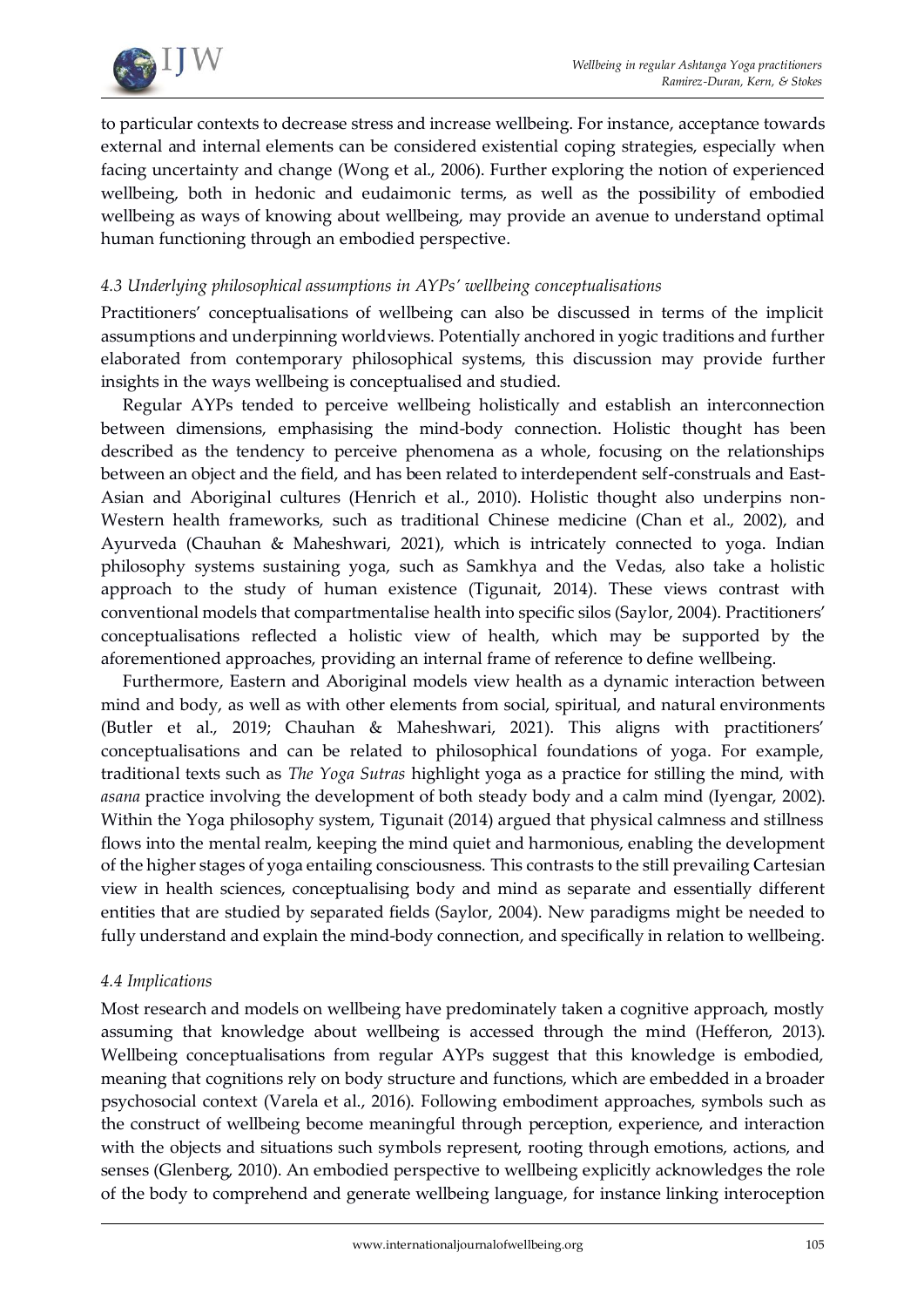

and the use of metaphors representing wellbeing.

Findings from this study pose the need to consider alternative paradigms to understand how the mind and body work together in achieving optimal human functioning. Wellbeing research and practice may benefit from the development of a transdisciplinary and holistic model of wellbeing in which mind and body are acknowledged as an integrated system to experience, comprehend, and nurture wellbeing. Emergent research and models involving the interconnection of biological, psychological, and social spheres of health are taking an integrative (Kemp et al., 2017; Yang & Immordino-Yang, 2017) and interdisciplinary approach (Mead et al., 2021), providing the foundations to develop more comprehensive wellbeing frameworks.

In moving towards more complex models, applying a systems approach to an individual level may also enhance this understanding (Kern et al., 2020). Current wellbeing models do not explain relationships between nor integrate different individual dimensions. Thayer et al. (2009) argue that an exhaustive wellbeing model should explain the complexity and diversity of physiological, affective, cognitive, and behavioural factors contributing to health and illness. Furthermore, the multidimensional nature of wellbeing also points to the need of progressing towards more sophisticated models conceptualising and addressing wellbeing beyond the individual level. For instance, Mead et al. (2021) propose a model integrating individual (i.e., physical and psychological), relational, community, and environmental spheres to tap into an unacknowledged potential to promote collective wellbeing while also enhancing individual wellbeing.

## *4.5 Limitations and future directions*

This study explored conceptualisations of wellbeing specifically in regular AYPs. The qualitative approach allowed the perspectives and voices of the participants themselves to come to life. However, several limitations must be acknowledged. Firstly, although RTA does not specify word limits for the analysis, the length of responses in some cases limited the reflection and interpretation of data. Still, the sample size allowed us to find patterns and shared meaning across participants. Secondly, the tools to collect data and the interpretation of findings were influenced by the backgrounds and expertise of the authors in the fields of psychology, wellbeing, and yoga. While this allowed researchers to identify, comprehend, and synthesise key elements in participants' conceptualisations of wellbeing, interpretations are strongly bounded to knowledge and expertise from those fields. Lastly, this study was exploratory. Associations between yoga and wellbeing have been hypothesised based on previous research, theoretical models and philosophical assumptions coming from a range of fields, and these relationships should be further investigated.

Future studies might examine the different dimensions of wellbeing identified in this study. This would allow a richer comprehension of the type and quality of elements that are relevant to practitioners for each area of wellbeing. A specific area to continue exploring is the spiritual and ethical dimensions. There seems to be an overlap of concepts in the literature between definitions of spirituality and elements traditionally pertaining to psychological or emotional wellbeing. Furthermore, spiritual wellbeing has been mainly studied from different fields, such as nursing and medicine (e.g., Canada et al., 2008), and differences with spirituality are not clear. Future research should address these constructs. Similarly, although the ethical dimension was relevant, it was not represented strongly across participants. Future research examining ethical and moral elements of yoga in more depth may contribute to understand its implications to a further extent.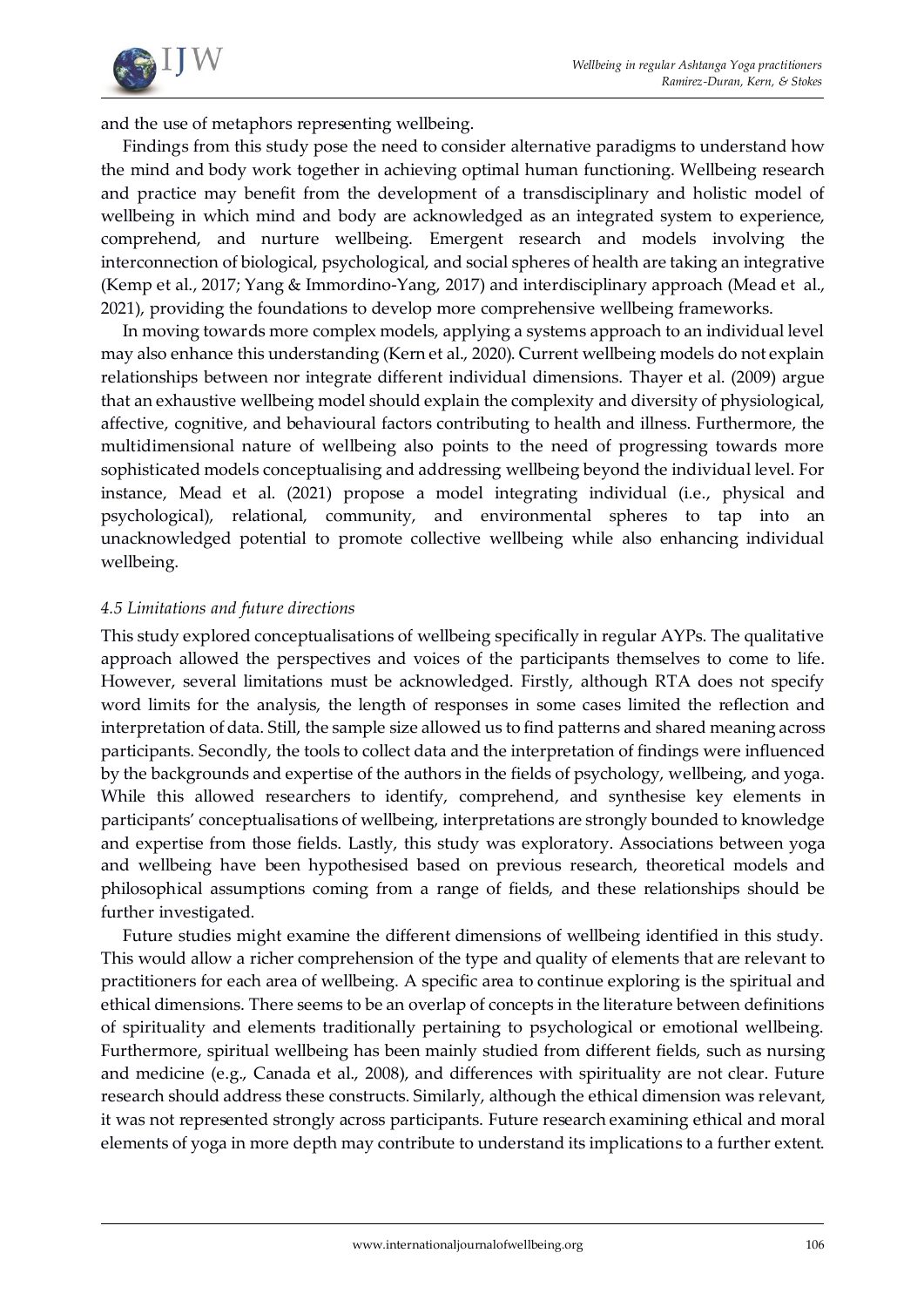

## **5. Conclusion**

Regular AYPs provided a dynamic and integrated perspective to wellbeing, supporting and expanding current views on optimal functioning. The combination of the nature of yoga and the devotion to a regular practice may contribute to shaping practitioners' physical and mental processes. This might influence the ways in which wellbeing is perceived, experienced and conceptualised, through pathways and strategies that naturally arise within AY, but might expand to affect approaches to wellbeing that integrate the body, mind, and soul.

#### **Conflict of interest statement**

The authors report no conflicts of interest.

#### **Authors**

Daniela Ramirez-Duran The University of Melbourne daniela.ramirezduran@unimelb.edu.au

Margaret L. Kern The University of Melbourne peggy.kern@unimelb.edu.au

Helen Stokes The University of Melbourne h.stokes@unimelb.edu.au

#### **Authors' Contributions**

Research design and planning were conducted by DRD, in collaboration with PK and HS. Reflexive Thematic Analysis was undertaken by DRD, with feedback from PK and HS. This article was written by DRD, with revisions and editing by PK and HS.

#### **Acknowledgments**

This research is part of a PhD thesis that has been supported by the National Agency for Research and Development (ANID) through Becas Chile (grant no.72190189).

#### **Publishing Timeline**

Received 9 November 2021 Revised version received 16 March 2022 Accepted 18 March 2022 Published 1 June 2022

#### **References**

Acebedo, A. (2013). Phenomenological analysis of the transformational experience of self in Ashtanga Vinyasa Yoga practice. (Doctoral Thesis). *Dissertation Abstracts International: Section B: The Sciences and Engineering, 73*(9-B(E)).

[https://www.proquest.com/openview/f392279cc1825df4b30134848411b202/1?pq](https://www.proquest.com/openview/f392279cc1825df4b30134848411b202/1?pq-origsite=gscholar&cbl=18750)[origsite=gscholar&cbl=18750](https://www.proquest.com/openview/f392279cc1825df4b30134848411b202/1?pq-origsite=gscholar&cbl=18750)

Benavides, S. & Caballero, J. (2009). Ashtanga yoga for children and adolescents for weight management and psychological wellbeing: An uncontrolled open pilot study. *Complementary Therapies in Clinical Practice, 15,* 110-114[. https://doi.org/10.1016/j.ctcp.2008.12.004](https://doi.org/10.1016/j.ctcp.2008.12.004)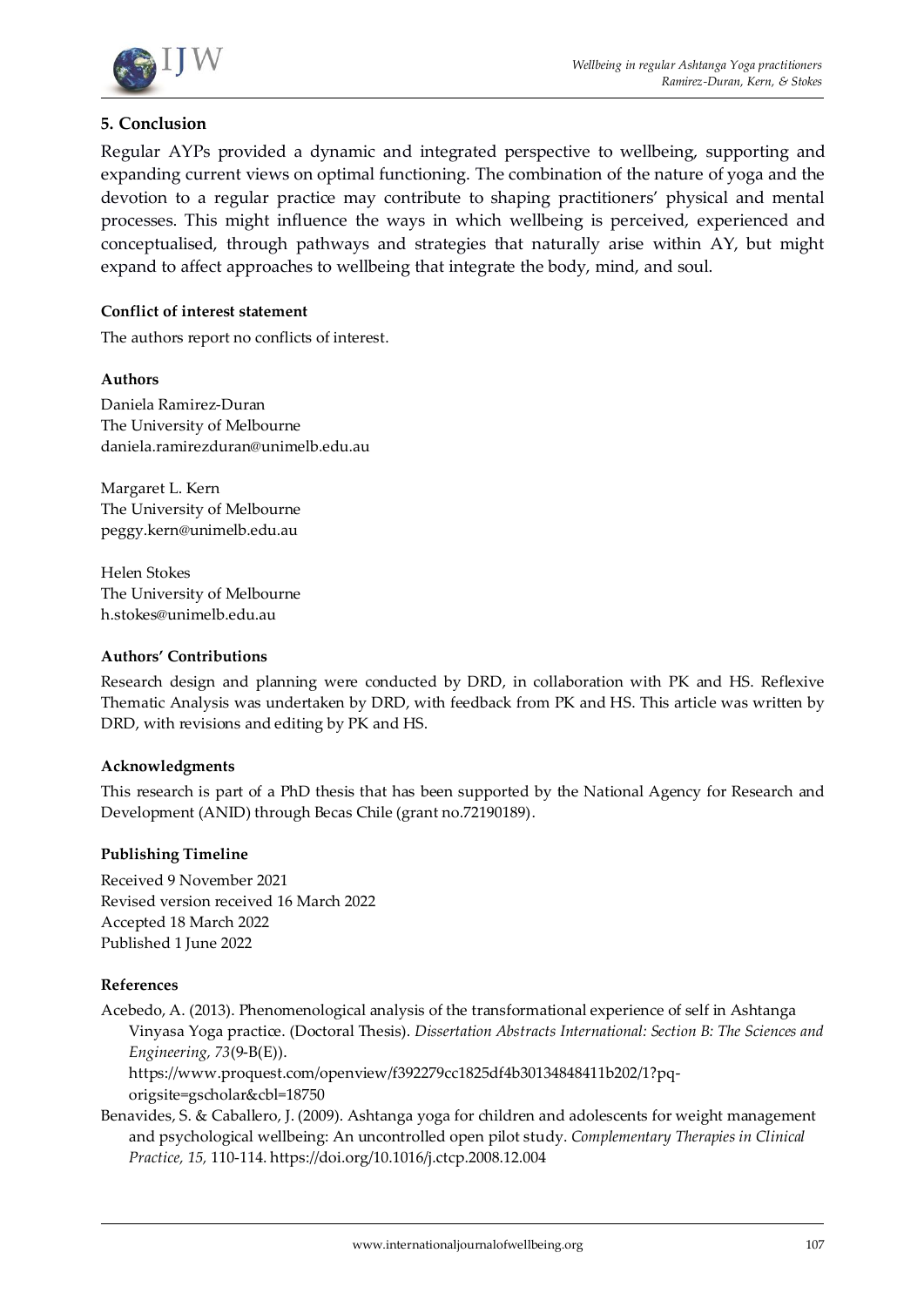

- Birdee, G. S., Legedza, A. T., Saper, R. B., Bertisch, S. M., Eisenberg, D. M., & Phillips, R. S. (2008). Characteristics of yoga users: results of a national survey. *Journal of general internal medicine*, *23*(10), 1653-1658[. https://doi.org/10.1007/s11606-008-0735-5](https://doi.org/10.1007/s11606-008-0735-5)
- Bharara, G., Duncan, S., Jarden, A., & Hinckson, E. (2019). A prototype analysis of New Zealand adolescents' conceptualizations of wellbeing. *International Journal of Wellbeing*, *9*(4). <https://doi.org/10.5502/ijw.v9i4.975>

Bhavanani, A.B. (2016). *Mental Health and wellbeing through yoga*. Jacobs Journal of Yoga and Natural Medicine, 1(1) p. 1-4.

[https://www.academia.edu/34539087/Mental\\_Health\\_and\\_Wellbeing\\_through\\_Yoga](https://www.academia.edu/34539087/Mental_Health_and_Wellbeing_through_Yoga)

- Bhavanani, A.B. (2014). Diverse dimensions of yoga. *Yoga mimamsa 46*(1-2) p. 3-8[. http://www.ym](http://www.ym-kdham.in/article.asp?issn=0044-0507;year=2014;volume=46;issue=1;spage=3;epage=8;aulast=%20Bhavanani)[kdham.in/article.asp?issn=0044-0507;year=2014;volume=46;issue=1;spage=3;epage=8;aulast=](http://www.ym-kdham.in/article.asp?issn=0044-0507;year=2014;volume=46;issue=1;spage=3;epage=8;aulast=%20Bhavanani)  [Bhavanani](http://www.ym-kdham.in/article.asp?issn=0044-0507;year=2014;volume=46;issue=1;spage=3;epage=8;aulast=%20Bhavanani)
- Black, B. A., & Kern, M. L. (2020). A qualitative exploration of individual differences in wellbeing for highly sensitive individuals. *Palgrave Communications*, *6*(1), 1-11[. https://doi.org/10.1057/s41599-020-](https://doi.org/10.1057/s41599-020-0482-8) [0482-8](https://doi.org/10.1057/s41599-020-0482-8)
- Bourke, L. & Gelden, P. (2007). What does wellbeing mean? Perspectives of wellbeing amongst young people and youth workers in rural Victoria. *Youth Studies Australia, 26*(1). [https://researchbank.swinburne.edu.au/file/e26d5194-af49-413c-85f1-](https://researchbank.swinburne.edu.au/file/e26d5194-af49-413c-85f1-90c4074f3de1/1/PDF%20(Published%20version).pdf) [90c4074f3de1/1/PDF%20\(Published%20version\).pdf](https://researchbank.swinburne.edu.au/file/e26d5194-af49-413c-85f1-90c4074f3de1/1/PDF%20(Published%20version).pdf)
- Braun, V. & Clarke, V. (2006). Using thematic analysis in psychology. *Qualitative Research in Psychology, 3*(2), 77–101. [https://doi.org/10.1191/1478088706qp063oa](https://psycnet.apa.org/doi/10.1191/1478088706qp063oa)
- Braun, V., & Clarke, V. (2012). *Thematic analysis.* In H. Cooper, P. M. Camic, D. L. Long, A. T. Panter, D. Rindskopf, & K. J. Sher (Eds.), *APA handbooks in psychology®. APA handbook of research methods in psychology, Vol. 2. Research designs: Quantitative, qualitative, neuropsychological, and biological* (p. 57–71). American Psychological Association. <https://doi.org/10.1037/13620-004>
- Braun, V., Clarke, V., Hayfield, N. & Terry, G. (2018). Thematic Analysis. In Adrian Coyle and Evanthia Lyons (Eds.) Analysing Qualitative Data in Psychology. SAGE Publications: London.
- Braun, V., & Clarke, V. (2021). One size fits all? What counts as quality practice in (reflexive) thematic analysis?. *Qualitative research in psychology*, *18*(3), 328-352. <https://doi.org/10.1080/14780887.2020.1769238>
- Brown, R. P., & Gerbarg, P. L. (2005). Sudarshan Kriya yogic breathing in the treatment of stress, anxiety, and depression: part I-neurophysiologic model. *Journal of alternative and complementary medicine (New York, N.Y.)*, *11*(1), 189–201[. https://doi.org/10.1089/acm.2005.11.189](https://doi.org/10.1089/acm.2005.11.189)
- Brown, R. P., & Gerbarg, P. L. (2009). Yoga breathing, meditation, and longevity. *Annals of the New York Academy of Sciences*, *1172*, 54–62[. https://doi.org/10.1111/j.1749-6632.2009.04394.x](https://doi.org/10.1111/j.1749-6632.2009.04394.x)
- Büssing, A., Ostermann, T., & Matthiessen, P. F. (2007). Distinct Expressions of Vital Spirituality" The ASP Questionnaire as an Explorative Research Tool". *Journal of Religion and Health*, 267-286. <http://www.jstor.org/stable/27513008>
- Büssing, A., Michalsen, A., Khalsa, S.B.S., Telles, S. & Sherman, K.J. (2012). Effects of yoga on mental and physical health: a short summary of reviews. *Evidence-Based Complementary and Alternative Medicine, 2012,* 1-7[. https://doi.org/10.1155/2012/165410](https://doi.org/10.1155/2012/165410)
- Butler, T. L., Anderson, K., Garvey, G., Cunningham, J., Ratcliffe, J., Tong, A., ... & Howard, K. (2019). Aboriginal and Torres Strait islander people's domains of wellbeing: a comprehensive literature review. *Social science & medicine*, *233*, 138-157[. https://doi.org/10.1016/j.socscimed.2019.06.004](https://doi.org/10.1016/j.socscimed.2019.06.004)
- Byrne, D. (2021). A worked example of Braun and Clarke's approach to reflexive thematic analysis. *Quality & Quantity*, 1-22[. https://doi.org/10.1007/s11135-021-01182-y](https://doi.org/10.1007/s11135-021-01182-y)
- Canada, A. L., Murphy, P. E., Fitchett, G., Peterman, A. H., & Schover, L. R. (2008). A 3-factor model for the FACIT-Sp. *Psycho-oncology*, *17*(9), 908–916[. https://doi.org/10.1002/pon.1307](https://doi.org/10.1002/pon.1307)
- Chan, C. H. Y., Ho, PS Y. & Chow, E.(2002). A Body-Mind-Spirit Model in Health. *Social Work in Health Care*, *34*(3-4), 261-282[. https://doi.org/10.1300/J010v34n03\\_02](https://doi.org/10.1300/J010v34n03_02)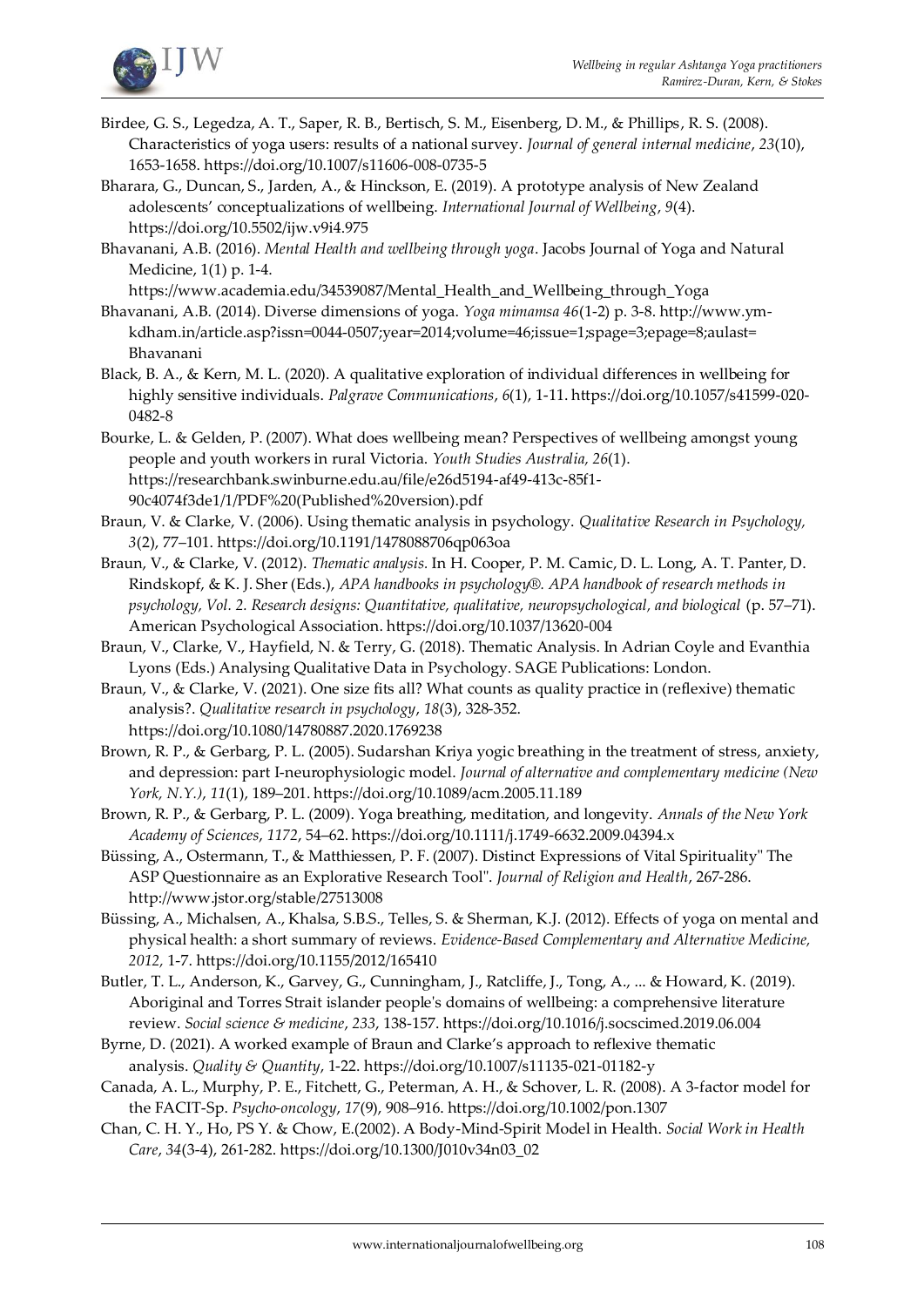

- Chauhan, R., & Maheshwari, N. (2021). An integrative approach for wellness: An assessment of potential of Ayurveda during COVID-19 pandemic. *Asia Pacific Journal of Health Management*, *16*(2), 100-108. <https://search.informit.org/doi/10.3316/informit.890078422193747>
- Chia, A., Kern, M. L., & Neville, B. A. (2020). CSR for Happiness: Corporate determinants of societal happiness as social responsibility. *Business Ethics: A European Review*, *29*(3), 422-437. <https://doi.org/10.1111/beer.12274>
- Cooke, P. J., Melchert, T. P., & Connor, K. (2016). Measuring well-being: A review of instruments. *The Counseling Psychologist*, *44*(5), 730-757[. https://doi.org/10.1177%2F0011000016633507](https://doi.org/10.1177%2F0011000016633507)
- Corral-Verdugo, V., Mireles-Acosta, J. F., Tapia-Fonllem, C., & Fraijo-Sing, B. (2011). Happiness as correlate of sustainable behavior: A study of pro-ecological, frugal, equitable and altruistic actions that promote subjective wellbeing. *Human Ecology Review*, 95-104. <http://ajph.humanecologyreview.org/pastissues/her182/corral-verdugo.pdf>

Cowen, V.S. & Adams, T.B. (2007). Heart rate in yoga asana practice: A comparison of styles. *Journal of Bodywork and Movement Therapies, 11,* 91-95[. https://doi.org/10.1016/j.jbmt.2006.08.001](https://doi.org/10.1016/j.jbmt.2006.08.001)

- Cramer, H., Lauche, R., Haller, H., Dobos, G., & Michalsen, A. (2015). A systematic review of yoga for heart disease. *European journal of preventive cardiology*, *22*(3), 284-295. <https://doi.org/10.1177/2047487314523132>
- Cramer, H., Lauche, R., Langhorst, J. & Dobos, G. (2013). Yoga for depression: a systematic review and meta-analysis. *Depression and Anxiety, 30,* 1068-1983[. https://doi.org/10.1002/da.22166](https://doi.org/10.1002/da.22166)
- Cramer, H., Ward, L., Steel, A., Lauche, R., Dobos, G., & Zhang, Y. (2016). Prevalence, patterns, and predictors of yoga use: results of a US nationally representative survey. *American journal of preventive medicine*, *50*(2), 230-235.

[https://opus.lib.uts.edu.au/bitstream/10453/41111/4/Prevalence%2C%20patterns%2C%20and%20pred](https://opus.lib.uts.edu.au/bitstream/10453/41111/4/Prevalence%2C%20patterns%2C%20and%20predictors%20of%20yoga%20use.pdf) [ictors%20of%20yoga%20use.pdf](https://opus.lib.uts.edu.au/bitstream/10453/41111/4/Prevalence%2C%20patterns%2C%20and%20predictors%20of%20yoga%20use.pdf)

- Creswell & Plano Clark (2011). *Designing and conducting mixed-methods research*. Thousand Oakes, California: Sage Publications.
- Deci, E. L., & Ryan, R. M. (2008). Hedonia, eudaimonia, and well-being: An introduction. *Journal of happiness studies*, *9*(1), 1-11[. https://doi.org/10.1007/s10902-006-9018-1](https://doi.org/10.1007/s10902-006-9018-1)
- Delle Fave, A., Brdar, I., Wissing, M. P., Araujo, U., Castro Solano, A., Freire, T., ... & Soosai-Nathan, L. (2016). Lay definitions of happiness across nations: The primacy of inner harmony and relational connectedness. *Frontiers in Psychology*, *7*, 30[. https://doi.org/10.3389/fpsyg.2016.00030](https://doi.org/10.3389/fpsyg.2016.00030)
- DeMichelis, E. (2004). *A History of Modern Yoga.* London: Continuum.
- Diener, E., Scollon, C. N., & Lucas, R. E. (2009). The evolving concept of subjective well-being: The multifaceted nature of happiness. In E. Diener (Ed.), *Assessing well-being: The collected works of Ed Diener* (pp. 67–100). Springer Science + Business Media. [https://doi.org/10.1007/978-90-481-2354-4\\_4](https://psycnet.apa.org/doi/10.1007/978-90-481-2354-4_4)
- Eichstaedt, J. C., Kern, M. L., Yaden, D. B., Schwartz, H. A., Giorgi, S., Park, G., ... & Ungar, L. H. (2021). Closed-and open-vocabulary approaches to text analysis: A review, quantitative comparison, and recommendations. *Psychological Methods*, *26*(4), 398[. https://psycnet apa.org/doi/10.1037/met0000349](https://psycnet.apa.org/doi/10.1037/met0000349)

Field, T. (2017). Yoga research review. *Complementary therapies in clinical practice*, *24*, 145-161. <https://doi.org/10.1016/j.ctcp.2016.06.005>

Field, T. (2011). Yoga clinical research review. *Complementary therapies in clinical practice*, *17*(1), 1-8. <https://doi.org/10.1016/j.ctcp.2010.09.007>

Francis, A. L., & Beemer, R. C. (2019). How does yoga reduce stress? Embodied cognition and emotion highlight the influence of the musculoskeletal system. *Complementary therapies in medicine*, *43*, 170-175. <https://doi.org/10.1016/j.ctim.2019.01.024>

Friedman, H. S., & Kern, M. L. (2014). Personality, well-being, and health. *Annual review of psychology*, *65*. <https://doi/10.1146/annurev-psych-010213-115123>

- Glenberg, A. M. (2010). Embodiment as a unifying perspective for psychology. *Wiley interdisciplinary reviews: Cognitive science*, *1*(4), 586-596[. https://doi.org/10.1002/wcs.55](https://doi.org/10.1002/wcs.55)
- Gibson, J. (2019). Mindfulness, interoception, and the body: A contemporary perspective. *Frontiers in Psychology*, *10*, 2012[. https://doi.org/10.3389/fpsyg.2019.02012](https://doi.org/10.3389/fpsyg.2019.02012)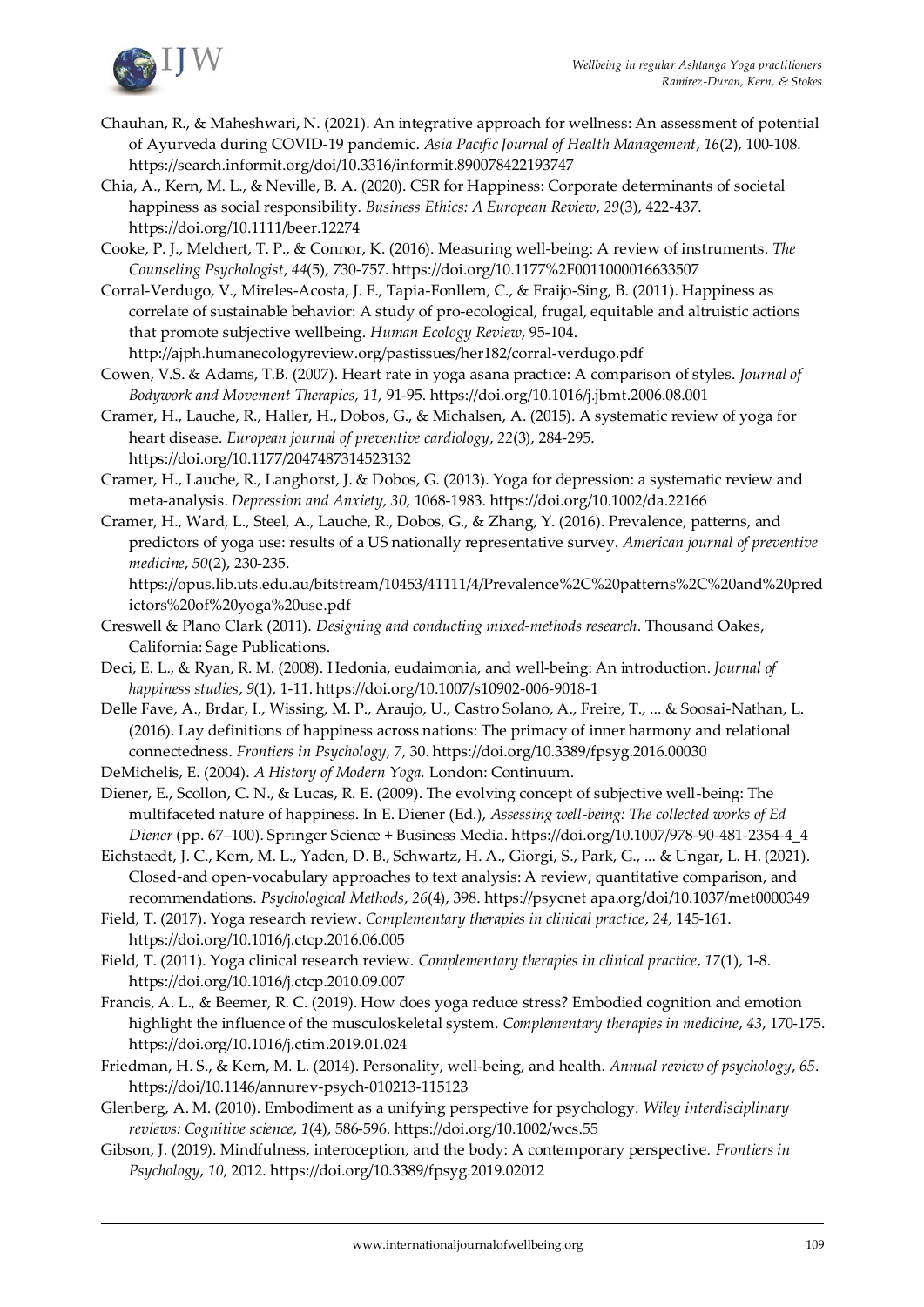

Gruber, K. (2008). The physiological and psychological effects of Ashtanga yoga (Master of Science Thesis). Retrieved from

[https://dspace.sunyconnect.suny.edu/bitstream/handle/1951/51413/Gruber,%20Kimberly.pdf?sequen](https://dspace.sunyconnect.suny.edu/bitstream/handle/1951/51413/Gruber,%20Kimberly.pdf?sequence=1) [ce=1](https://dspace.sunyconnect.suny.edu/bitstream/handle/1951/51413/Gruber,%20Kimberly.pdf?sequence=1)

- Gupta, B. M., Ahmed, K. M., Dhawan, S. M., & Gupta, R. (2018). Yoga research a scientometric assessment of global publications output during 2007-16. *Pharmacognosy Journal*, *10*(3). <http://dx.doi.org/10.5530/pj.2018.3.65>
- Hannah, S. T., Avolio, B. J., & Walumbwa, F. O. (2011). Relationships between authentic leadership, moral courage, and ethical and pro-social behaviors. *Business Ethics Quarterly*, *21*(4), 555-578. <https://doi.org/10.5840/beq201121436>

Hefferon, K. (2013). *Positive psychology and the body: the somatopsychic side to flourishing: the somatopsychic side to flourishing*. McGraw-Hill Education (UK).

- Hefferon, K., Ashfield, A., Waters, L., & Synard, J. (2017). Understanding optimal human functioning– The 'call for qual' in exploring human flourishing and well-being. *The Journal of Positive Psychology, 12*(3), 211-219[. https://doi.org/10.1080/17439760.2016.1225120](https://doi.org/10.1080/17439760.2016.1225120)
- Hendricks, T., de Jong, J. & Cramer, H. (2017). The effects of yoga on positive mental health among healthy adults: A systematic review and meta-analysis. *The Journal of Alternative and Complementary Medicine, 23*(7), 505-517[. https://doi.org/10.1089/acm.2016.0334](https://doi.org/10.1089/acm.2016.0334)
- Henrich, J., Heine, S. J., & Norenzayan, A. (2010). The weirdest people in the world?. *Behavioral and brain sciences*, *33*(2-3), 61-83[. https://doi.org/10.1017/S0140525X0999152X](https://doi.org/10.1017/S0140525X0999152X)
- Hone, L. C., Jarden, A., Schofield, G. M., & Duncan, S. (2014). Measuring flourishing: The impact of operational definitions on the prevalence of high levels of wellbeing. *International Journal of Wellbeing*, *4*(1)[. https://doi.org/10.5502/ijw.v4i1.4](https://doi.org/10.5502/ijw.v4i1.4)
- Hone, L., Schofield, G., & Jarden, A. (2015). Conceptualizations of wellbeing: Insights from a prototype analysis on New Zealand workers. *New Zealand Journal of Human Resource Management*, *15*(2), 97-118. <https://leadershiplab.co.nz/wp-content/uploads/2019/11/Conceptualizations-of-Wellbeing.pdf>
- Huang, L., Kern, M. L., & Oades, L. G. (2020). Strengthening University Student Wellbeing: Language and Perceptions of Chinese International Students. *International Journal of Environmental Research and Public Health*, *17*(15), 5538. MDPI AG. Retrieved fro[m http://dx.doi.org/10.3390/ijerph17155538](http://dx.doi.org/10.3390/ijerph17155538)
- Huppert, F. A. (2014). The state of wellbeing science: Concepts, measures, interventions, and policies. *Wellbeing: A complete reference guide*, 1-49[. https://doi.org/10.1002/9781118539415.wbwell01](https://doi.org/10.1002/9781118539415.wbwell01)
- Ivtzan, I., & Jegatheeswaran, S. (2015). The yoga boom in western society: practitioners' spiritual vs. physical intentions and their impact on psychological wellbeing. *Journal of Yoga & Physical Therapy*, *5*(03)[. http://dx.doi.org/10.4172/2157-7595.1000204](http://dx.doi.org/10.4172/2157-7595.1000204)
- Ivtzan, I. & Papantoniou, A. (2014). Yoga meets positive psychology: examining the integration of hedonic (gratitude) and eudaimonic (meaning) wellbeing in relation to the extent of yoga practice. *Journal of Bodywork & Movement Therapies, 18,* 183-189[. https://doi.org/10.1016/j.jbmt.2013.11.005](https://doi.org/10.1016/j.jbmt.2013.11.005)
- Iyengar, B.K.S. (2002). *Light on the yoga sutras of Patañjali*. Great Britain: Thorsons.
- Iyengar, B.K.S. (2005). *The illustrated light on yoga*. New Delhi: Harper Collins Publishers.
- Jarry, Chang & La Civita (2017). Ashtanga yoga for psychological well-being: Initial effectiveness study. *Mindfulness, 8*(5), 1269-1279[. https://doi.org/10.1007/s12671-017-0703-4](https://doi.org/10.1007/s12671-017-0703-4)
- Jeter, P. E., Slutsky, J., Singh, N., & Khalsa, S. B. S. (2015). Yoga as a therapeutic intervention: a bibliometric analysis of published research studies from 1967 to 2013. *The Journal of Alternative and Complementary Medicine*, *21*(10), 586-592[. https://doi.org/10.1089/acm.2015.0057](https://doi.org/10.1089/acm.2015.0057)
- Jois, R.S. (2016). *Astanga yoga anusthana*. Mysore: KPJAYI Mysore.
- Jois, S.K.P. (2018). *Yoga mala.* New Delhi: Macmillan.
- Jones, S.M. (2019). Ashtanga for addiction: a qualitative web-based open-ended survey to assess outcomes from Ashtanga Yoga practice in individuals in long-term recovery from substance abuse disorder. UT School of Public Health Dissertations (Open Access). 86. [https://digitalcommons.library.tmc.edu/uthsph\\_dissertsopen/86](https://digitalcommons.library.tmc.edu/uthsph_dissertsopen/86) 
	- [www.internationaljournalofwellbeing.org](http://www.internationaljournalofwellbeing.org/) 110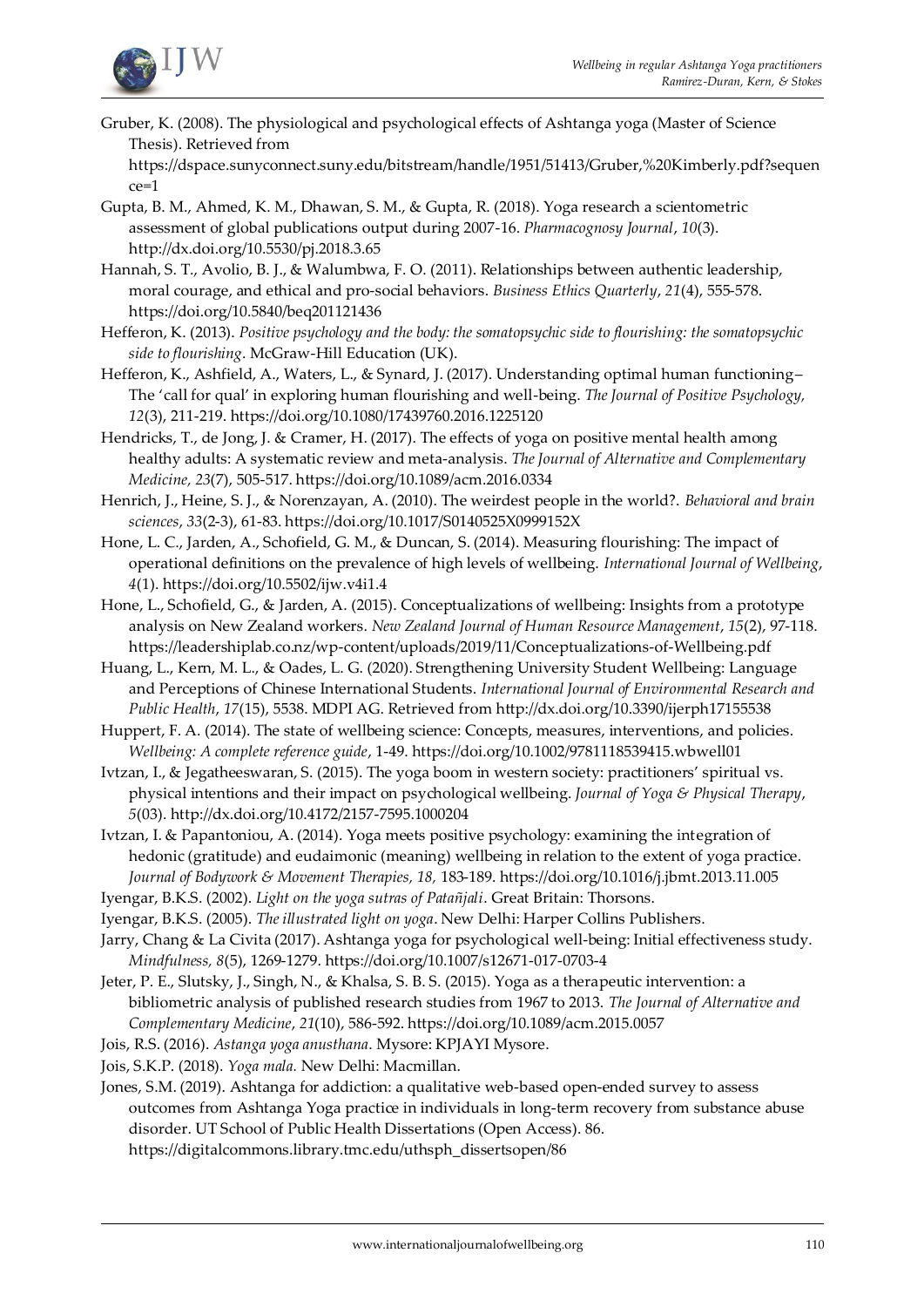

Joshanloo, M. (2014). Eastern conceptualizations of happiness: Fundamental differences with western views. *Journal of happiness studies*, *15*(2), 475-493.

<https://link.springer.com/content/pdf/10.1007/s10902-013-9431-1.pdf>

Kahneman, D., & Riis, J. (2005). Living, and thinking about it: Two perspectives on life. *The science of wellbeing*, *1*, 285-304. In F. Huppert, N. Baylis & B. Keverne (Eds.) *The Science of Wellbeing.* Oxford University Press: London.

Kemp, A. H., Arias, J. A., & Fisher, Z. (2017). Social ties, health and wellbeing: a literature review and model. *Neuroscience and social science*, 397-427[. https://doi.org/10.1007/978-3-319-68421-5\\_17](https://doi.org/10.1007/978-3-319-68421-5_17)

Kern, M.L., Williams, P., Spong, C., Colla, R., Sharma, K., Downie, A.,... Oades, L.G. (2020). Systems informed positive psychology. J Posit Psychol, Online(12 July), 1–11. <https://doi.org/10.1080/17439760.2019.1639799>

Keyes, C.L.M. & Annas, J. (2009) Feeling good and functioning well: distinctive concepts in ancient philosophy and contemporary science, The Journal of Positive Psychology, 4:3, 197-201. <https://doi.org/10.1080/17439760902844228>

- Keyes, C.L. (2007). Promoting and protecting mental health as flourishing: A complementary strategy for improving national mental health. *American Psychologist, 62*(2), 95-108[. https://doi..org/10.1037/0003-](https://doi..org/10.1037/0003-066X.62.2.95) [066X.62.2.95](https://doi..org/10.1037/0003-066X.62.2.95)
- Kim, S., Bemben, M.G. & Bemben, D.A. (2012). Effects of an 8-month yoga intervention on arterial compliance and muscle strength in premenopausal women. *Journal of Sports Science and Medicine, 11*(2), 322-330[. https://www.ncbi.nlm.nih.gov/pmc/articles/PMC3737865/pdf/jssm-11-322.pdf](https://www.ncbi.nlm.nih.gov/pmc/articles/PMC3737865/pdf/jssm-11-322.pdf)
- LaChiusa, I.C. (2016). The transformation of Ashtanga yoga: The mythopoetic journey from body to psyche among female survivors of relational trauma. *Dissertation Abstracts International: Section B: The Sciences and Engineering, 77*(3-B(E)).

[https://www.proquest.com/openview/527150eee66008789eb72b17bd777154/1?pq](https://www.proquest.com/openview/527150eee66008789eb72b17bd777154/1?pq-origsite=gscholar&cbl=18750)[origsite=gscholar&cbl=18750](https://www.proquest.com/openview/527150eee66008789eb72b17bd777154/1?pq-origsite=gscholar&cbl=18750)

- Lim, N. (2016). Cultural differences in emotion: differences in emotional arousal level between the East and the West. *Integrative medicine research*, *5*(2), 105-109[. https://doi.org/10.1016/j.imr.2016.03.004](https://doi.org/10.1016/j.imr.2016.03.004)
- Lu, L., & Gilmour, R. (2004). Culture and conceptions of happiness: Individual oriented and social oriented SWB. *Journal of happiness studies*, *5*(3), 269-291. Retrieved from <https://link.springer.com/content/pdf/10.1007/s10902-004-8789-5.pdf>
- Lomas, T. (2015). Positive cross-cultural psychology: Exploring similarity and difference in constructions and experiences of wellbeing. *International Journal of Wellbeing*, *5*(4), 60–77. <https://doi.org/10.5502/ijw.v5i4.3>
- Lomas, T. (2021). Life balance and harmony: Wellbeing's golden thread. *International Journal of Wellbeing*, *11*(1), 50-68[. https://doi.org/10.5502/ijw.v11i1.1477](https://doi.org/10.5502/ijw.v11i1.1477)
- Lomas, T., Waters, L., Williams, P., Oades, L.G. & Kern, M.L. (2020). Third Wave Positive Psychology: Broadening Towards Complexity. The Journal of Positive Psychology. <https://doi.org/10.1080/17439760.2020.1805501>

Maehle, G. (2006). *Ashtanga yoga: Practice and philosophy*. Innaloo City: Kaivalya Publications.

Mazor, M., Lee, J.Q., Peled, A., Zerzan, S., Irwin, C., Chesney, M.A., … Smoot, B. (2018). The effect of yoga on arm volume, strength and range of motion in women at risk for breast cancer related lymphedema. *Journal of Alternative Complementary Medicine, 24*(2), 154-160. <https://doi.org/10.1089/acm.2017.0145>

- McNaught, C., & Lam, P. (2010). Using Wordle as a Supplementary Research Tool. *The Qualitative Report*, 15(3), 630-643[. https://nsuworks.nova.edu/tqr/vol15/iss3/8](https://nsuworks.nova.edu/tqr/vol15/iss3/8)
- Mead, J., Fisher, Z., & Kemp, A. H. (2021). Moving Beyond Disciplinary Silos Towards a Transdisciplinary Model of Wellbeing: An Invited Review. *Frontiers in Psychology*, *12*. <https://dx.doi.org/10.3389%2Ffpsyg.2021.642093>
- Miles, J. (2022). *AY Primary Series Chart.* Reprinted from Ashtanga Yoga Leeds. Retrieved March 11, 2022 from<https://www.ashtangayogaleeds.com/downloads/ashtanga-primary-series-chart-a4/>
- Muehsam, D., Lutgendorf, S., Mills, P. J., Rickhi, B., Chevalier, G., Bat, N., … & Gurfein, B. (2017). The embodied mind: A review on functional genomic and neurological correlates of mind-body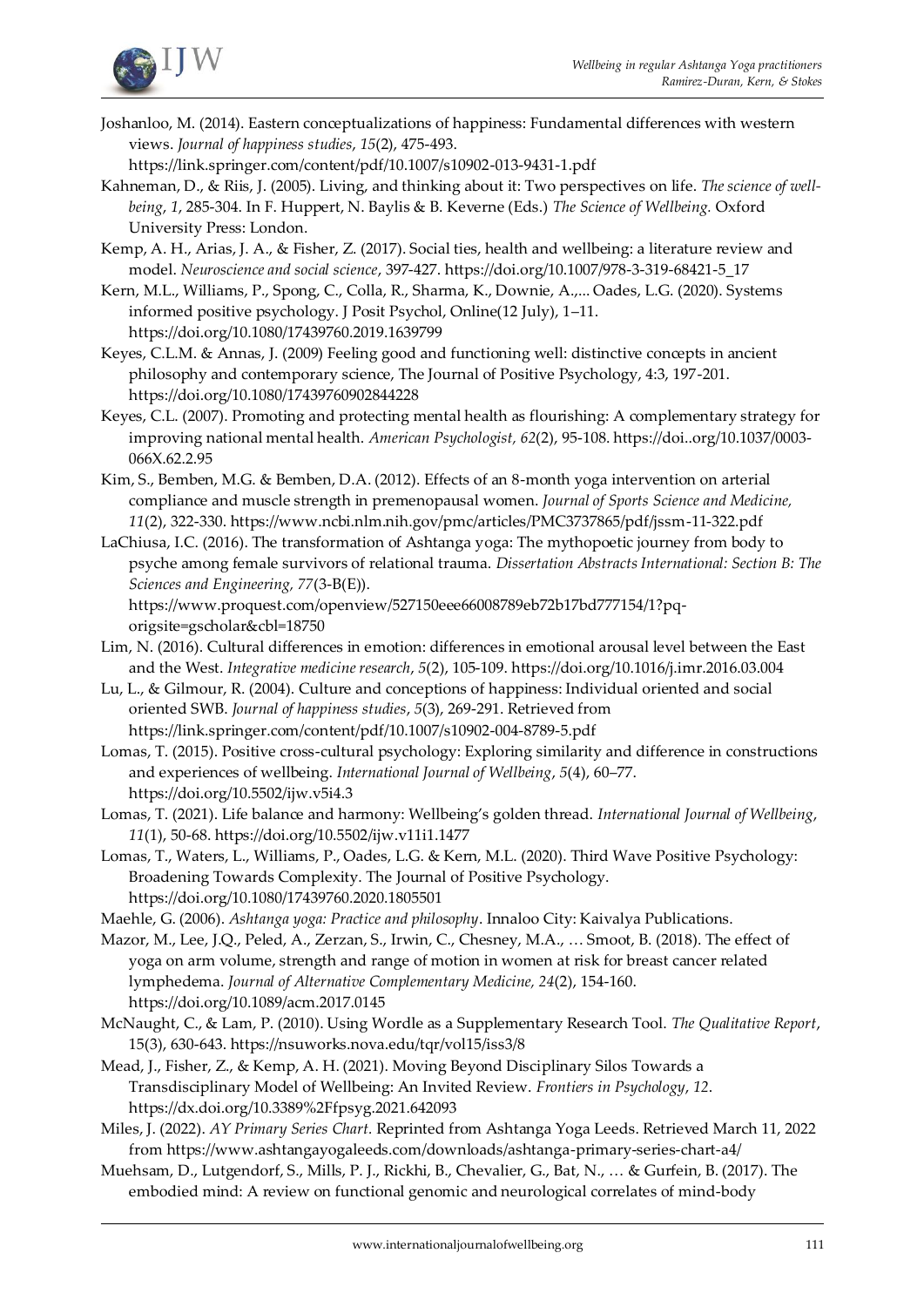

therapies. *Neuroscience and Biobehavioral Reviews*, *73*, 165–181. <https://doi.org/10.1016/j.neubiorev.2016.12.027>

- Nafstad, H. E. (2015). Historical, philosophical and epistemological perspectives. *Positive psychology in practice: Promoting human flourishing in work, health, education, and everyday life*, 9-30. <https://doi.org/10.1002/9781118996874.ch2>
- Phillips, L.L. (2005). Examining flow states and motivational perspectives of ashtanga yoga practitioners. *Dissertation Abstracts International Section A: Humanities and Social Sciences, 67*(7-A). [https://www.proquest.com/openview/148a897bba9be77d8bc581e74486451a/1?pq](https://www.proquest.com/openview/148a897bba9be77d8bc581e74486451a/1?pq-origsite=gscholar&cbl=18750&diss=y)[origsite=gscholar&cbl=18750&diss=y](https://www.proquest.com/openview/148a897bba9be77d8bc581e74486451a/1?pq-origsite=gscholar&cbl=18750&diss=y)
- Richardson, M., McEwan, K., Maratos, F., & Sheffield, D. (2016). Joy and calm: How an evolutionary functional model of affect regulation informs positive emotions in nature. *Evolutionary Psychological Science*, *2*(4), 308-320[. https://doi.org/10.1007/s40806-016-0065-5](https://doi.org/10.1007/s40806-016-0065-5)
- Riggins, L. (2013). Understanding the health benefits of yoga and implications for public health. *The Health Education Monograph Series, 30*(1), 46-54.
- Riley, K.E. & Park, C.L. (2015) How does yoga reduce stress? A systematic review of mechanisms of change and guide to future inquiry, Health Psychology Review, 9:3, 379-396. <https://doi.org/10.1080/17437199.2014.981778>
- Ryff, C. D., & Keyes, A. (1995). The Structure of psychological wellbeing revisited. *Journal of Personality and Social Psychology*, *69*, 719–727[. https://doi.org/10.1037/0022-3514.69.4.719](https://doi.org/10.1037/0022-3514.69.4.719)
- Salagame, K.K.K. (2011). Psychology of yoga and yoga psychology. In Nikic, P. (Ed.) *Proceedings "Yoga – the light of microuniverse" of the International Interdisciplinary Conference "Yoga in Science – Future and Perspectives".* September 23-24, Belgrade, Serbia. Belgrade: Yoga Federation of Serbia, p.41-55. [https://yoga-sci.eu/wp-content/uploads/2014/08/Proceedings-YOGA-THE-LIGHT-OF-](https://yoga-sci.eu/wp-content/uploads/2014/08/Proceedings-YOGA-THE-LIGHT-OF-MICROUNIVERSE-Yoga-Federation-of-Serbia-2010.pdf#page=41)[MICROUNIVERSE-Yoga-Federation-of-Serbia-2010.pdf#page=41](https://yoga-sci.eu/wp-content/uploads/2014/08/Proceedings-YOGA-THE-LIGHT-OF-MICROUNIVERSE-Yoga-Federation-of-Serbia-2010.pdf#page=41)
- Saylor, C. (2004). The circle of health: a health definition model. *Journal of Holistic Nursing*, *22*(2), 97-115. <https://doi.org/10.1177%2F0898010104264775>
- Seligman, M. E. P. (2011). *Flourish: A visionary new understanding of happiness and well-being*. New York, US: Free Press.
- Singleton, M. (2010). *Yoga body: The origins of modern posture practice.* New York: Oxford University Press.
- Streeter, C. C., Gerbarg, P. L., Saper, R. B., Ciraulo, D. A., & Brown, R. P. (2012). Effects of yoga on the autonomic nervous system, gamma-aminobutyric-acid, and allostasis in epilepsy, depression, and post-traumatic stress disorder. Medical Hypotheses, 78, 571–579. <https://doi.org/10.1016/j.mehy.2012.01.021>
- Swenson, D. (2007). *Ashtanga yoga: the practice manual. An illustrated guide to personal practice.* US: Ashtanga Yoga Productions.
- Teramoto-Pedrotti, J., Edwards, L.M. & Lopez, S.J. (2012). Positive psychology within a cultural context. In Shane J. Lopez and C.R. Snyder (Eds.) The Oxford Handbook of Positive Psychology. <https://doi.org/10.1093/oxfordhb/9780195187243.013.0006>
- Terry, G. & Hayfield, N. (2020) Reflexive Thematic Analysis, Chapter 38. In *Handbook of Qualitative Research in Education*. Cheltenham, UK: Edward Elgar Publishing. <https://doi.org/10.4337/9781788977159.00049>
- Tigunait, R. (2014). *Seven systems of Indian philosophy*. India: Himalayan Institute Press.
- Tsai, J. L. (2007). Ideal affect: Cultural causes and behavioral consequences. *Perspectives on Psychological Science*, *2*(3), 242-259[. https://doi.org/10.1111%2Fj.1745-6916.2007.00043.x](https://doi.org/10.1111%2Fj.1745-6916.2007.00043.x)
- Varela, F. J., Thompson, E., & Rosch, E. (2016). *The embodied mind: Cognitive science and human experience*. London: MIT press.
- Vergeer, I., Bennie, J.A., Charity, M.J., Harvey, J.T., van Uffelen, J.G.Z., Biddle, S.J.H. & Eime, R.M. (2017). Participation trends in holistic movement practices: A 10-year comparison of yoga, pilates, tai chi and qui gong use in a national sample of 195,926 Australians. *Complementary and Alternative Medicine, 17*(1), 296-308[. https://doi.org/10.1186/s12906-017-1800-6](https://doi.org/10.1186/s12906-017-1800-6)